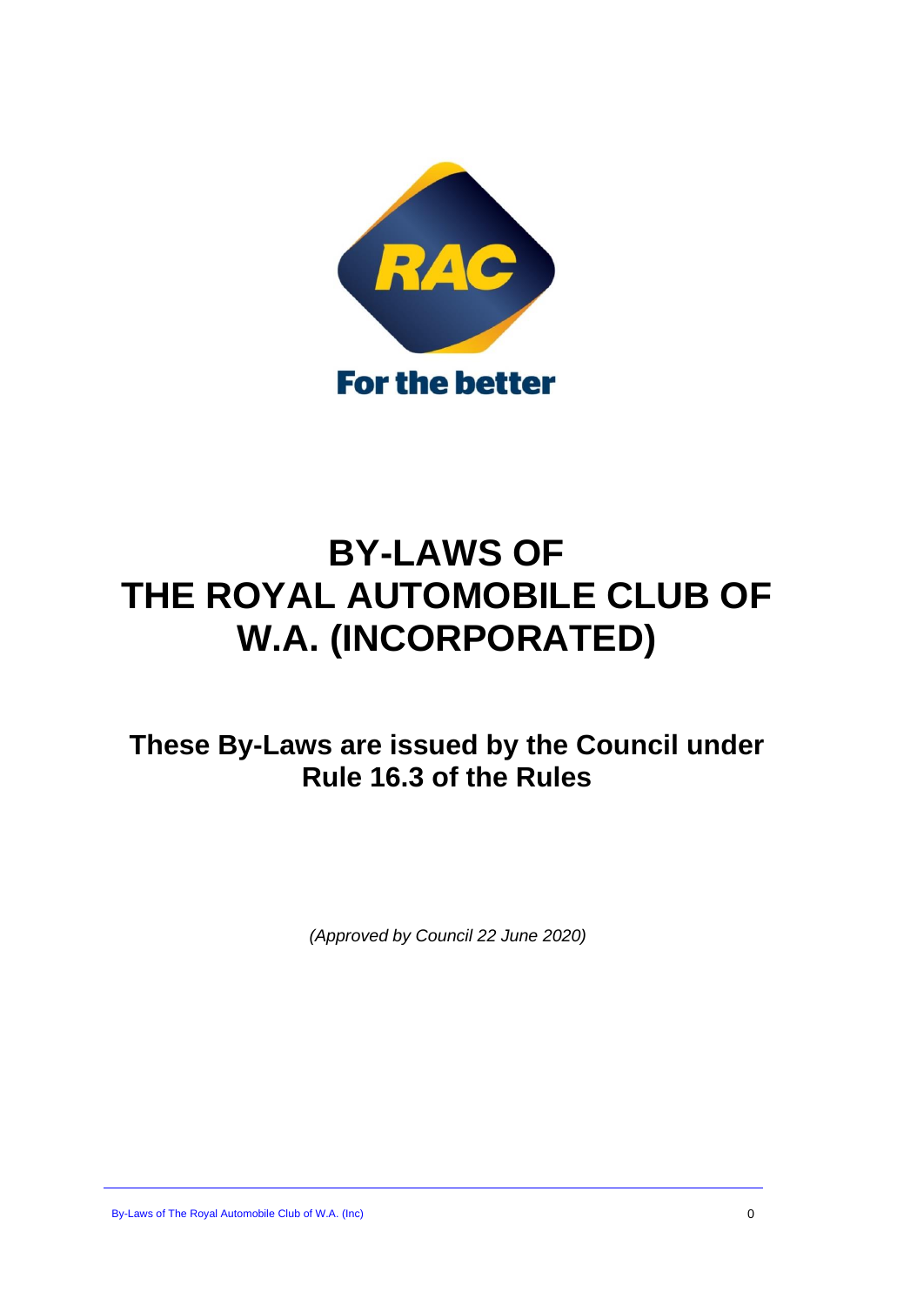# **Table of Contents**

|               | <b>By-Law</b><br>Page |  |  |
|---------------|-----------------------|--|--|
| $\mathbf 1$ . |                       |  |  |
| 1.1           |                       |  |  |
| 1.2           |                       |  |  |
| 2.            |                       |  |  |
| 3.            |                       |  |  |
| 3.1           |                       |  |  |
| 3.2           |                       |  |  |
| 3.3           |                       |  |  |
| 4.            |                       |  |  |
| 4.1           |                       |  |  |
| 4.2           |                       |  |  |
| 4.3           |                       |  |  |
| 4.4           |                       |  |  |
| 5.            |                       |  |  |
| 5.1           |                       |  |  |
| 5.2           |                       |  |  |
| 5.3           |                       |  |  |
| 5.4           |                       |  |  |
| 5.5           |                       |  |  |
| 5.6           |                       |  |  |
| 5.7           |                       |  |  |
| 6.            |                       |  |  |
| 6.1           |                       |  |  |
| 6.2           |                       |  |  |
| 6.3           |                       |  |  |
| 7.            |                       |  |  |
|               |                       |  |  |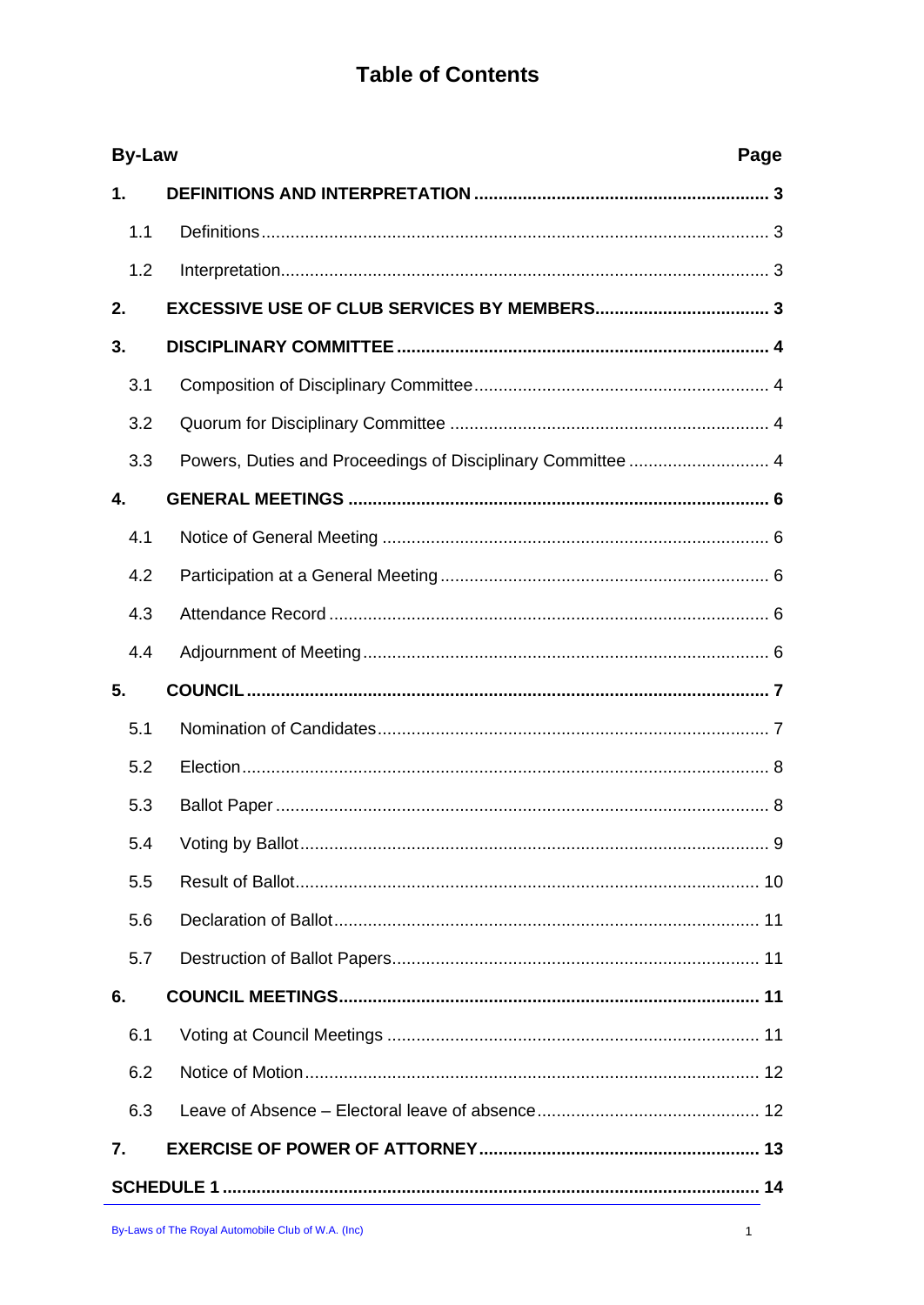|--|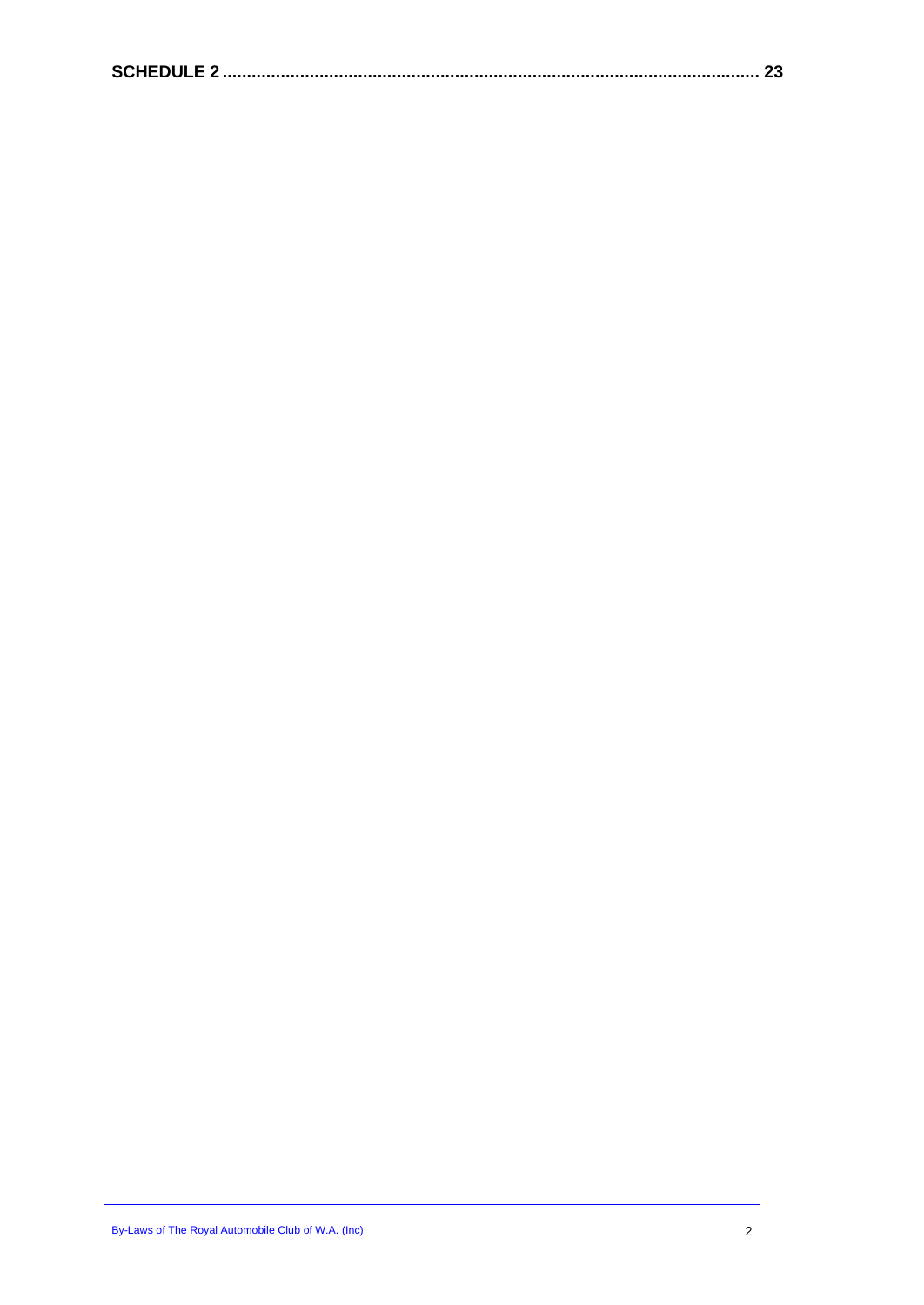### **BY-LAWS OF**

### **THE ROYAL AUTOMOBILE CLUB OF W.A. (INCORPORATED)**

#### <span id="page-3-0"></span>**1. Definitions and Interpretation**

#### <span id="page-3-1"></span>**1.1 Definitions**

In these By-Laws, a word has the meaning given to it in the Rules and otherwise:

**Chairman** means (as applicable) the person presiding over a General Meeting under Rule 11.5 or a person presiding over a Council Meeting under Rule 15.4.

**Excessive Use Policy** means the Club Policy regarding excessive use of the Club's services by Members.

**Nominee** means a person nominated by the Chief Executive to fulfil a function or role.

**Issuing Officer** means the person appointed by the Council or Chief Executive as 'Issuing Officer' for the purpose of these By-Laws.

#### <span id="page-3-2"></span>**1.2 Interpretation**

In these By-Laws:

- (a) headings are for convenience only and do not affect interpretation;
- (b) "under" includes by, by virtue of, pursuant to and in accordance with;
- (c) "including" and similar expressions are not words of limitation;
- (d) if a word or phrase is defined, other grammatical forms of that word or phrase have a corresponding meaning; and
- (e) unless the context otherwise requires, a reference to:
	- (i) a person includes a corporation, a firm, a body corporate, an unincorporated association or any authority;
	- (ii) the singular includes the plural;
	- (iii) a Schedule is to a schedule to these By-Laws;
	- (iv) time is a reference to Perth, Western Australia time; and
	- $(v)$  \$ is to Australian currency unless denominated otherwise

#### <span id="page-3-3"></span>**2. Excessive Use of Club Services by Members**

- (a) Subject to the Excessive Use Policy, the Council, the Chief Executive or any Nominee may notify a Member in writing that the Member:
	- (i) appears to be making excessive use of the Club's services or facilities; and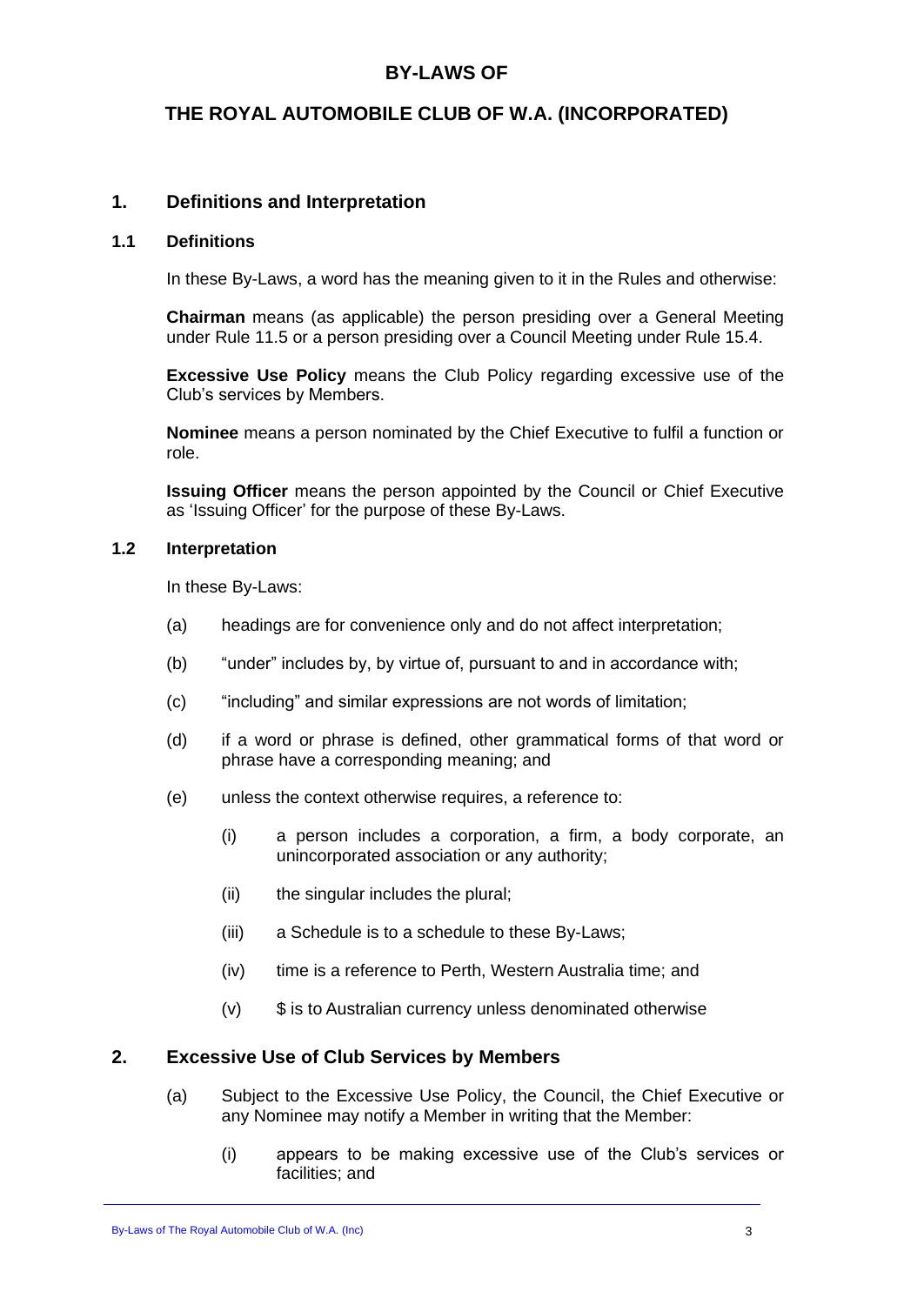- (ii) the continued excessive use may result in terms or conditions being imposed on the Member's use of the Club's services or facilities.
- (b) Subject to the Excessive Use Policy, if the Member continues with the excessive use, the Council, the Chief Executive or Nominee may in its discretion:
	- (i) withhold the Member's right to use the Club's services or facilities on terms or conditions, if any, as seen fit; and
	- (ii) charge the Member a fee for the excessive use of the Club's services or facilities.

#### <span id="page-4-0"></span>**3. Disciplinary Committee**

#### <span id="page-4-1"></span>**3.1 Composition of Disciplinary Committee**

The Disciplinary Committee will consist of:

- (a) the Chief Executive;
- (b) the President;
- (c) the Senior Vice-President; and
- (d) two other Councillors as determined by Council from time to time.

#### <span id="page-4-2"></span>**3.2 Quorum for Disciplinary Committee**

- (a) The quorum for the Disciplinary Committee will be 5 members of the Disciplinary Committee, 2 of whom shall be the President and the Chief Executive.
- (b) A member of the Disciplinary Committee who has a personal interest in the outcome of any meeting of the Disciplinary Committee must not be present at that meeting.
- (c) In the absence of a member of the Disciplinary Committee, the Disciplinary Committee may second another Councillor to the Disciplinary Committee.

#### <span id="page-4-4"></span><span id="page-4-3"></span>**3.3 Powers, Duties and Proceedings of Disciplinary Committee**

- (a) The Disciplinary Committee will operate under Club Policy.
- (b) If the Disciplinary Committee intends to issue a notice to a Member under By-Law [3.3\(d\),](#page-5-0) until such time as the Disciplinary Committee makes its final decision, the Disciplinary Committee may:
	- (i) withhold all or any of the Club's services and facilities from the Member to whom the notice is to be given; or
	- (ii) impose upon the Member to whom the notice is to be given, any terms or conditions for any of the Club's services or facilities as the Disciplinary Committee determines.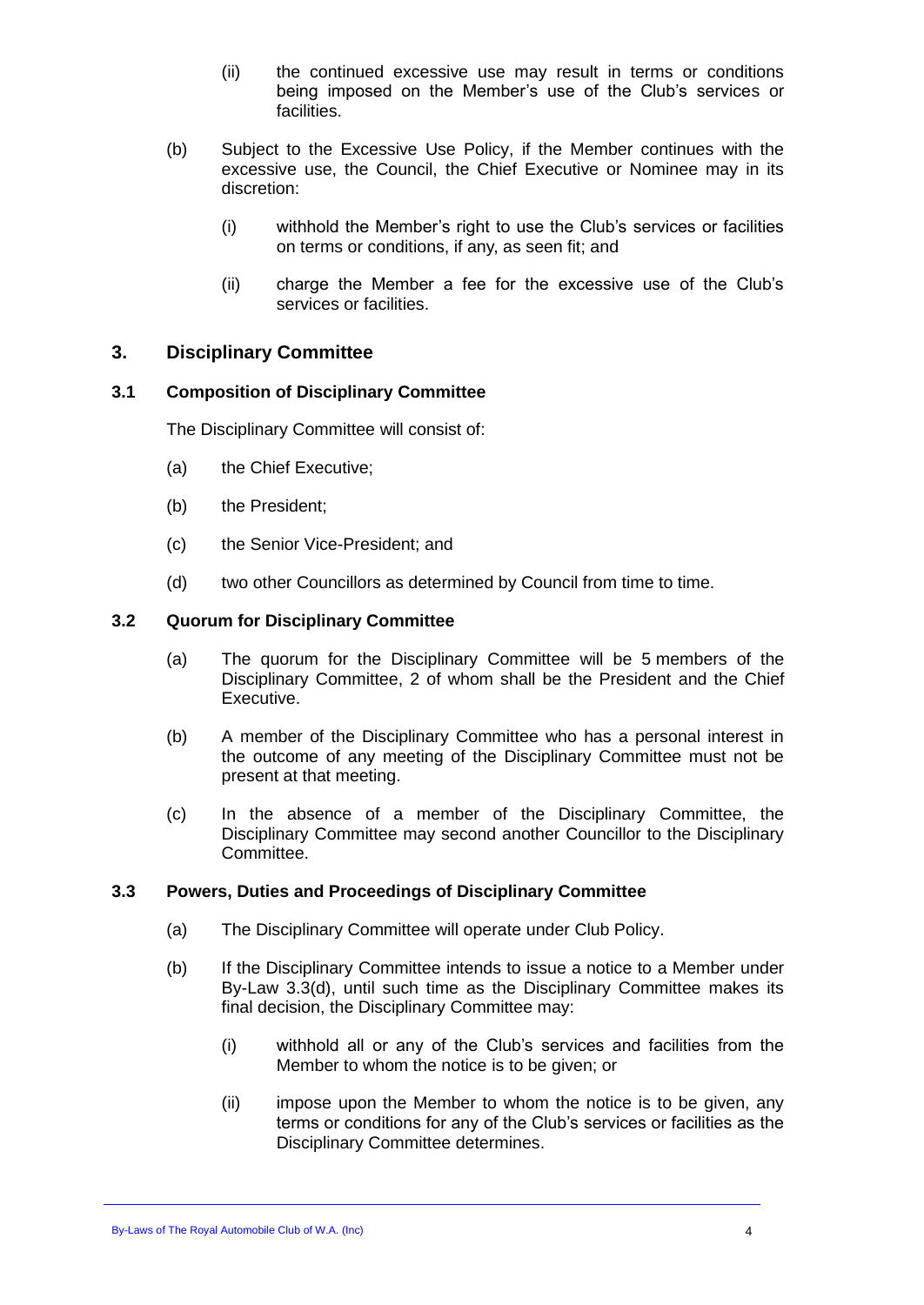- (c) Nothing in By-Law [3.3\(b\)](#page-4-4) precludes the Council, Chief Executive or Nominee from:
	- (i) withholding all or any of the Club's services and facilities from a Member; or
	- (ii) imposing upon a Member any terms or conditions for any of the Club's services or facilities,

under Club Policy.

- <span id="page-5-0"></span>(d) Prior to making any decision at a meeting of the Disciplinary Committee in respect of a Member, the Disciplinary Committee must give:
	- (i) 14 days written notice to the Member concerned specifying the purpose of the Disciplinary Committee meeting; and
	- (ii) the Member concerned an opportunity to be heard at the meeting of the Disciplinary Committee.
- (e) The notice to be given to the Member under By-Law [3.3\(d\)](#page-5-0) must contain particulars of:
	- (i) the alleged conduct of the Member;
	- (ii) the time and place of the meeting;
	- (iii) whether and to what extent the services and facilities of the Club will be withheld from the Member;
	- (iv) any terms or conditions for the use of any of the Club's services or facilities; and
	- (v) the procedures of the Disciplinary Committee.
- (f) The Member may make written submissions to the Disciplinary Committee about the alleged conduct prior to the meeting.
- (g) The Disciplinary Committee is not required to give oral evidence of the alleged conduct of the Member at a Disciplinary Committee meeting.
- (h) If the Member is present at a Disciplinary Committee meeting:
	- (i) the Member is entitled to be accompanied by any person other than an advocate, a lawyer or a person who holds legal qualifications; and
	- (ii) any person accompanying the Member will not have the right to act as the Member's advocate but will be entitled to attend solely to support to the Member.
- (i) In making a decision, the Disciplinary Committee:
	- (i) is not bound by rules of evidence;
	- (ii) may act without regard to technicalities and legal formality;
	- (iii) must ensure procedural fairness; and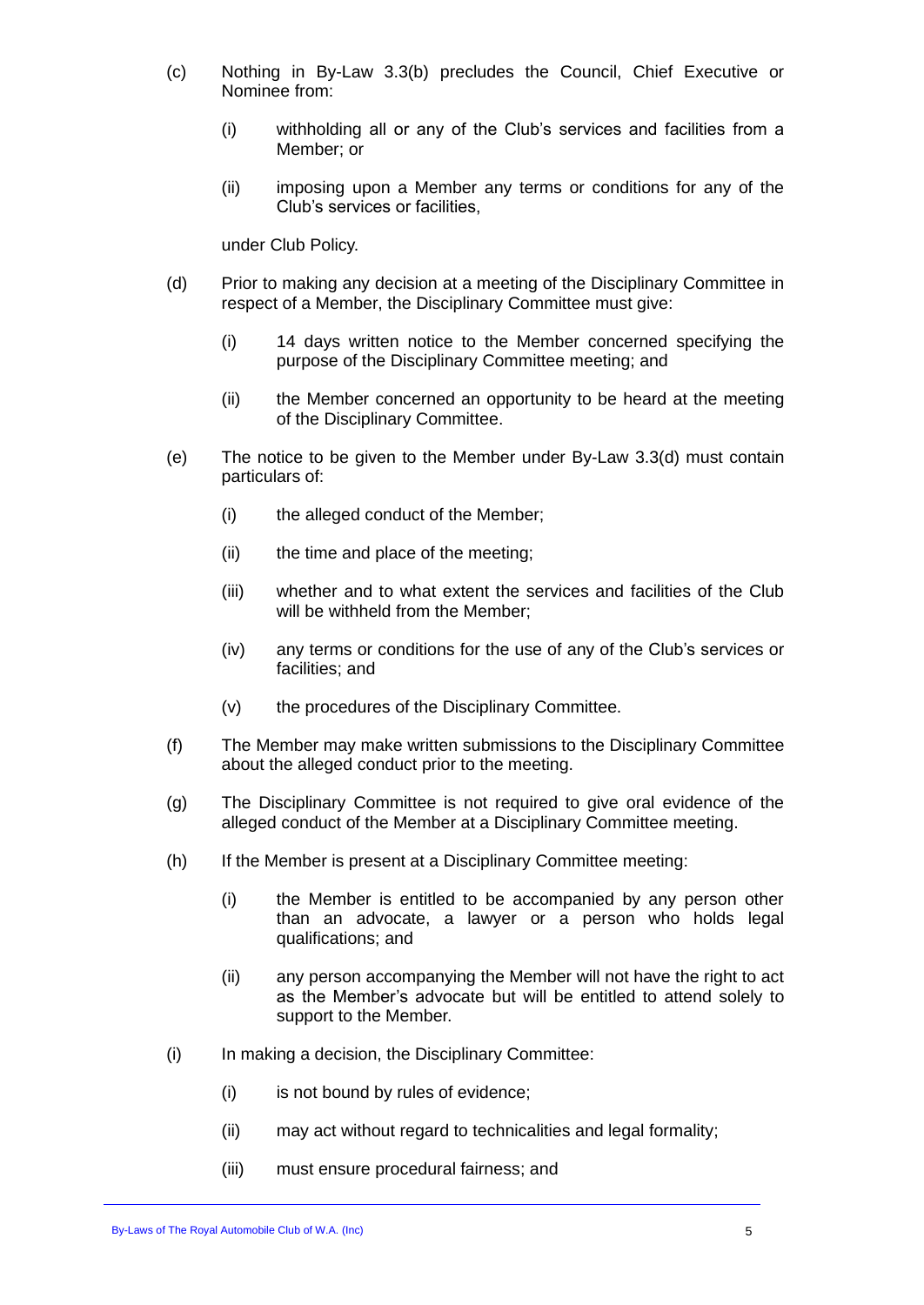- (iv) may inform itself of any matter as it thinks fit.
- (j) The Chief Executive will, as soon as practicable following the Disciplinary Committee meeting, notify the Member of the decision of the Disciplinary Committee.
- (k) The Disciplinary Committee is not required to provide reasons for its decision.
- (l) The decision of the Disciplinary Committee of:
	- (i) a finding of guilt of the Member; or
	- (ii) a penalty of suspension of Membership or expulsion,

is final, conclusive and binding on the Member.

#### <span id="page-6-0"></span>**4. General Meetings**

#### <span id="page-6-1"></span>**4.1 Notice of General Meeting**

- (a) Notice of a General Meeting will specify the nature of the business to be transacted at the meeting.
- (b) Only business of which notice has been given, will be transacted at the General Meeting.

#### <span id="page-6-2"></span>**4.2 Participation at a General Meeting**

- (a) Unless the Chairman invites a person to speak, only a Member shall be entitled to speak at a General Meeting.
- (b) The Chairman may request any person that is not Member to leave the General Meeting at any time.
- (c) The Chairman may request any Member to leave the General Meeting if the Member is engaging in disorderly conduct in the reasonable opinion of the Chairman.
- (d) The Chairman shall determine the conduct of the General Meeting and the rules of debate on any motion.

#### <span id="page-6-3"></span>**4.3 Attendance Record**

The Chairman will ensure an attendance record of a General Meeting in the form prescribed by the Council from time to time is kept.

#### <span id="page-6-4"></span>**4.4 Adjournment of Meeting**

- (a) A Member who has moved or seconded or spoken to a motion or to any amendment of a motion will not have the right to move or second a motion to adjourn the General Meeting until after the motion has been put or withdrawn.
- (b) The only permissible amendments to a motion to adjourn will be those relating to the time, date and place of the adjourned General Meeting.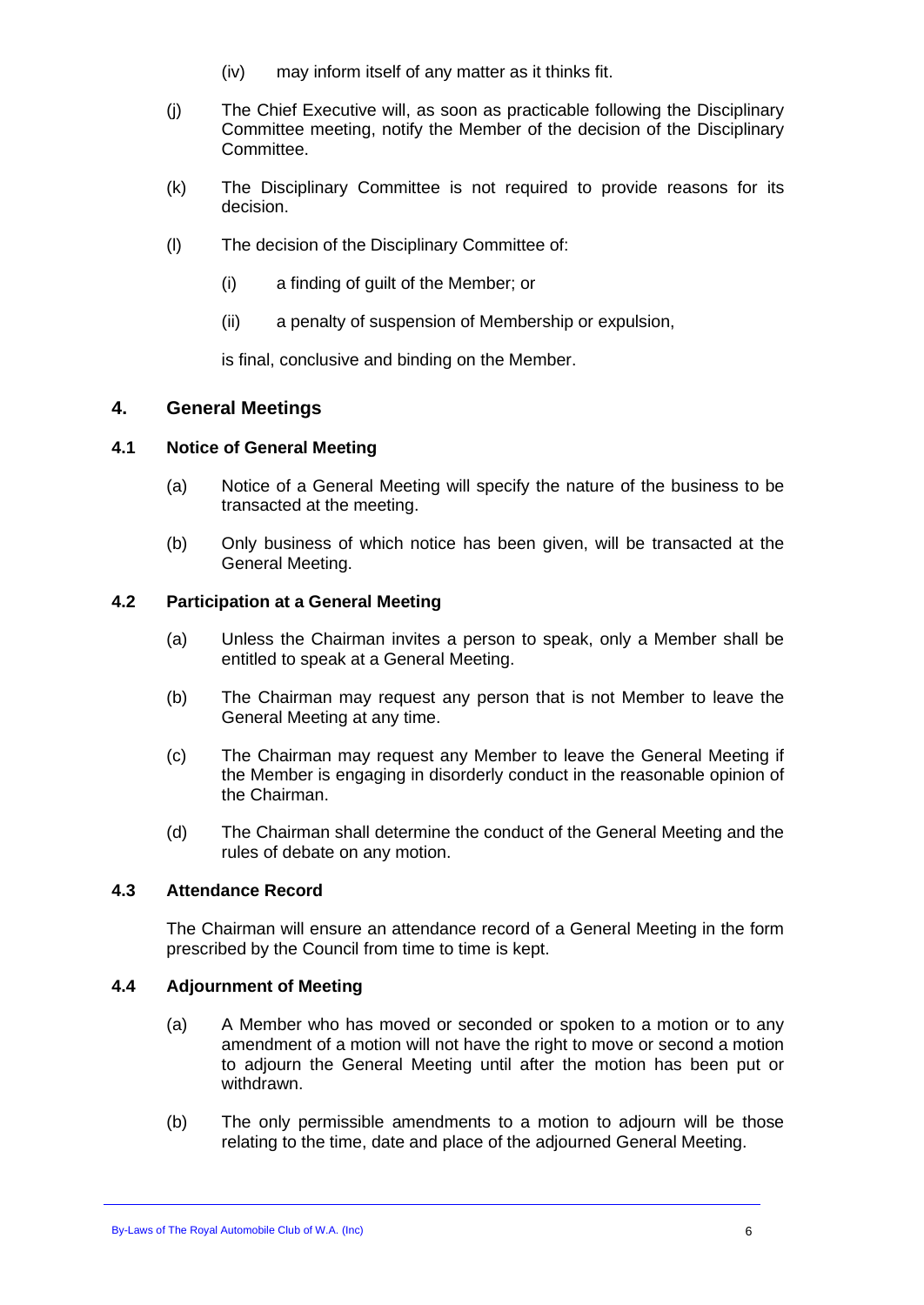- (c) The mover of a motion to adjourn the General Meeting has no right of reply.
- (d) If the motion to adjourn is lost the Chairman will conduct the meeting in the following order:
	- (i) the subject then under consideration;
	- (ii) the next subject on the notice paper:
	- (iii) any other subject that may be allowed precedence by the Chairman; and
	- (iv) any subsequent motion for adjournment.
- (e) The Chairman may adjourn a General Meeting where in the Chairman's opinion it is impossible to maintain order.

#### <span id="page-7-0"></span>**5. Council**

#### <span id="page-7-1"></span>**5.1 Nomination of Candidates**

- (a) The Chief Executive will provide a nomination form to any Member who requests one.
- (b) All nominations of Candidates will be in the form set out in [Schedule 1](#page-14-0) or in such other form as the Council may prescribe from time to time.
- (c) For each Candidate, other than a retiring Councillor:
	- (i) the nomination form must be signed by:
		- A. each nominator;
		- B. each Candidate (to signify their consent to a nomination),

as being a true and correct record of the information provided; and

- (ii) the nomination form must be completed in accordance with any instructions included in the nomination form.
- (d) Each Candidate who is a retiring Councillor:
	- (i) must sign the nomination form as being a true and correct record of the information provided; and
	- (ii) complete the nomination form in accordance with any instructions included in the nomination form.
- <span id="page-7-2"></span>(e) Each Candidate, including a retiring Councillor, must submit the following at the Candidate's expense:
	- A. a National Police Certificate which is no more than 1 month old; and
	- B. a Bankruptcy Register Search certificate which is no more than 1 month old;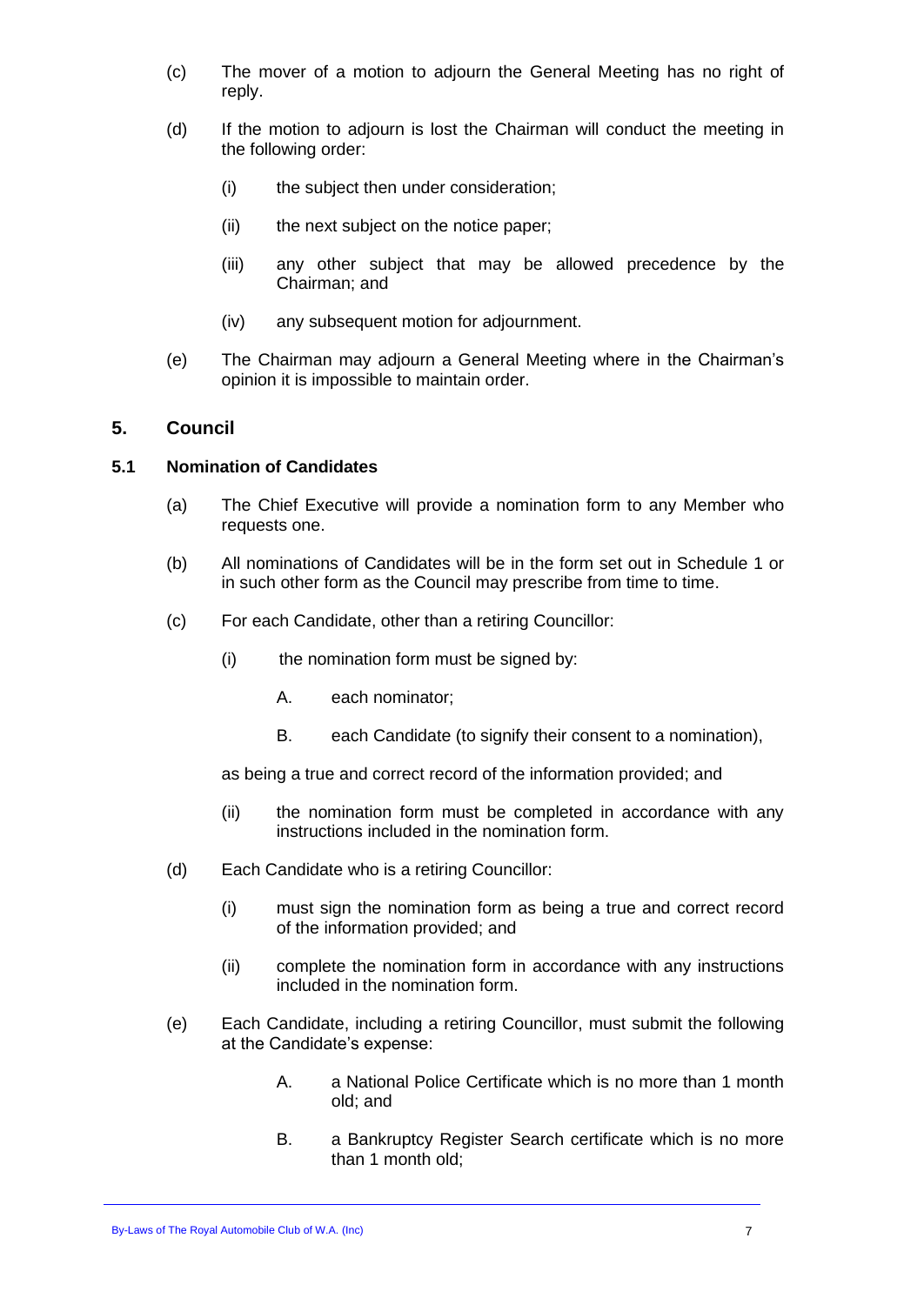- (f) The duly completed nomination form and the certificates required under By-Law [5.1](#page-7-1)[\(e\)](#page-7-2) must be lodged with the Chief Executive no later than 12 noon on the last business day of July or such other date as the Council may decide in the year of the election.
- (g) The Returning Officer may declare a nomination invalid and the Candidate ineligible for election if:
	- (i) the Candidate's nomination form is incomplete or the information provided is false or misleading; or
	- (ii) the Candidate is not eligible or entitled to hold office under Rule 7.2.
- <span id="page-8-4"></span>(h) The Returning Officer may decline to publish any words he or she considers defamatory, illegal or offensive.
- (i) A Candidate who has submitted a nomination form may not withdraw the nomination unless the Candidate has put their intention to withdraw in writing addressed to the Returning Officer and receives the written consent of the Returning Officer.

#### <span id="page-8-0"></span>**5.2 Election**

If an election must be held under Rule 12.4, then an election must be held by a ballot.

#### <span id="page-8-1"></span>**5.3 Ballot Paper**

- (a) If an election by ballot is necessary then the ballot paper and notice of the election must be given to each Voting Member setting out:
	- (i) the number of vacancies;
	- (ii) the name of every Candidate and whether the Candidate is a retiring Councillor;
	- (iii) the latest time and date on which ballot papers must be in the hands of the Returning Officer which must be not later than 12 noon, 7 days before the date of the Annual General Meeting; and
	- (iv) such other information as the Council may decide.
- <span id="page-8-3"></span>(b) Ballot papers must be distributed:
	- (i) by publication in or enclosure in the Club's official publication; or
	- (ii) in such other manner as the Council decides.
- (c) The publication containing the ballot paper must show the suburb or town of residence and primary occupation or profession of every Candidate.
- <span id="page-8-2"></span>(d) A Member may apply for a ballot paper by an application to the Issuing Officer.
- (e) An application for a ballot paper must be received by the Issuing Officer by not later than 10.00am at least 7 days before the date of the Annual General Meeting.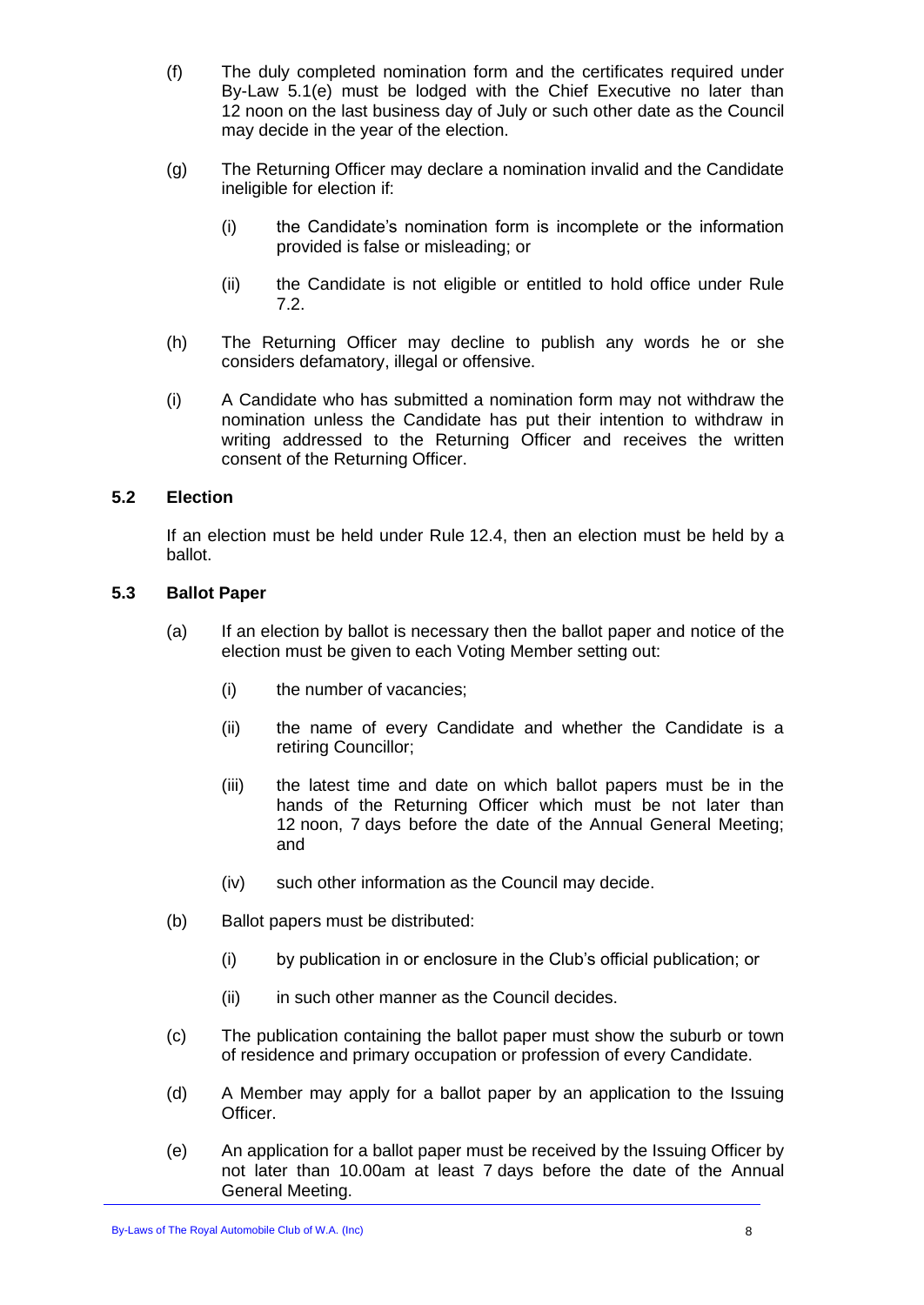- (f) The Issuing Officer will:
	- (i) give (in the case of an application in person); or
	- (ii) send (in the case of an application by post),

a ballot paper to a Member who has requested one under By-Law [5.3](#page-8-1)[\(d\).](#page-8-2)

(g) A ballot paper that has not been distributed under By-Laws [5.3\(b\)](#page-8-3) and [5.3](#page-8-1)[\(d\)](#page-8-2) is informal and must not be counted.

#### <span id="page-9-0"></span>**5.4 Voting by Ballot**

- (a) Each Voting Member may cast a vote for:
	- (i) only the full number of Candidates required to be elected to fill the vacancies; or
	- (ii) less than the full number of Candidates required to be elected to fill the vacancies,

by putting a cross opposite the name of each Candidate for whom the Voting Member wishes to cast a vote.

- (b) Each Voting Member may only vote once on the election of Candidates.
	- (i) The ballot papers must be returned in an envelope by reply paid or pre-paid post to the Returning Officer at the address specified on the envelope provided with the ballot paper or such other address as the Council decides.
- <span id="page-9-1"></span>(c) The envelopes containing the ballot papers:
	- (i) must be sealed and marked "Ballot Paper";
	- (ii) signed personally by the Member; and
	- (iii) state the Member's name and Membership number.
- (d) A ballot paper is informal and will not be counted if the ballot paper:
	- (i) is returned in an envelope that does not comply with By-Law [5.4\(c\);](#page-9-1)
	- (ii) has a vote for more than the full number of Candidates required to be elected to fill the vacancies; or
	- (iii) is received by post later than noon seven days before the date of the General Meeting.
- (e) The election remains valid even if:
	- (i) a Member does not receive a ballot paper; or
	- (ii) the Club does not receive a ballot paper on which the Voting Member has cast a vote.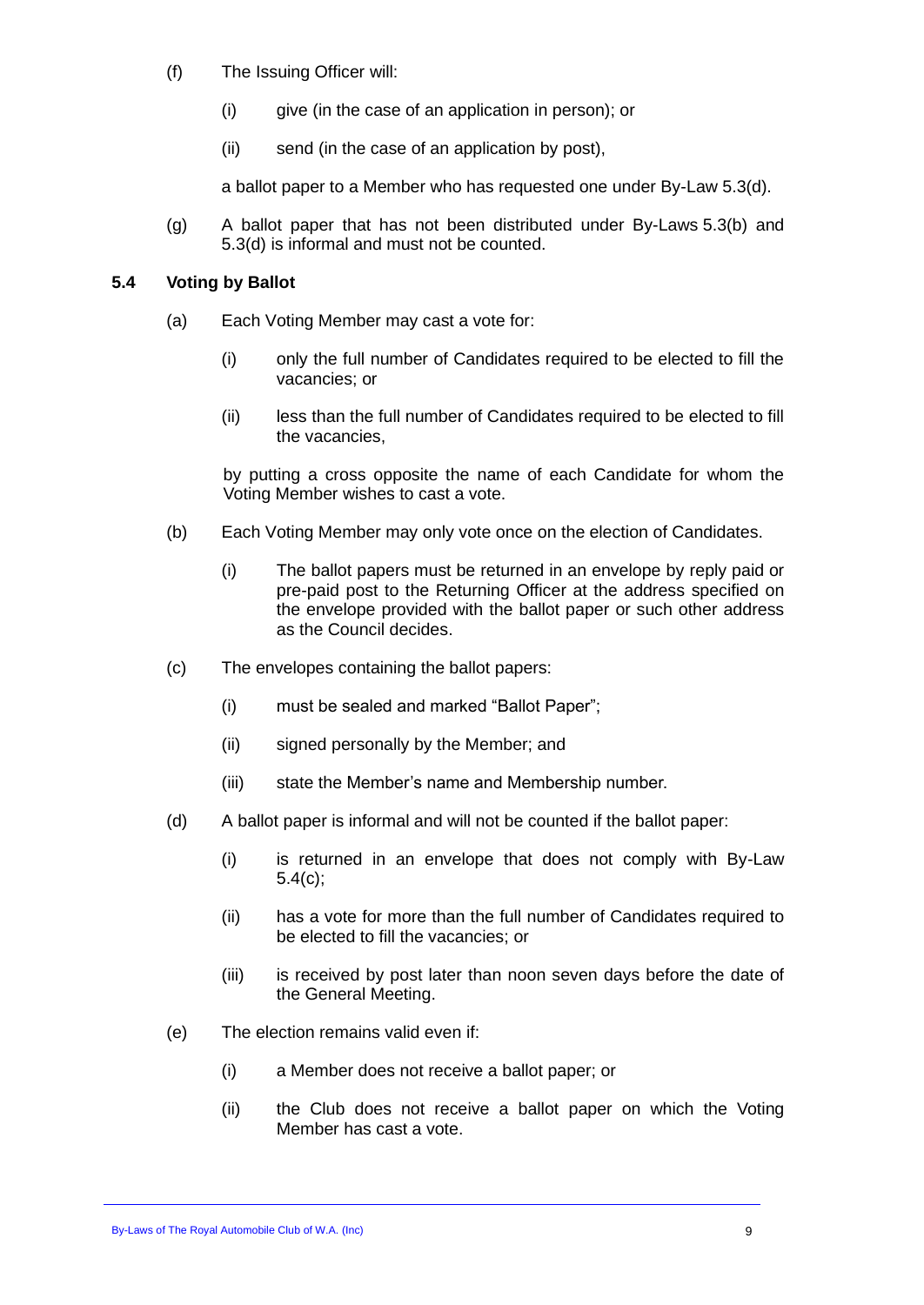#### <span id="page-10-0"></span>**5.5 Result of Ballot**

- (a) The ballot is under the control of the Returning Officer who will determine:
	- (i) the method of counting votes;
	- (ii) whether or not ballot papers are informal; and
	- (iii) any other matters arising in connection with the ballot.
- (b) The result of an election for Councillors will be decided according to those Candidates who have received the greatest number of votes.
- (c) The first past the post system of voting will be used.
- (d) In the case of an equality of votes between two or more Candidates the Returning Officer will decide by lot the Candidate or Candidates who will receive an additional vote*.*
- (e) The decision of the Returning Officer as to the result of the election shall be final, conclusive and binding.
- <span id="page-10-4"></span>(f) Subject to By-laws  $5.5(h)$  and  $5.5(i)(ii)$ , if:
	- (i) a person who is nominated as a Candidate for the election dies or withdraws under By-Law [5.5\(g\);](#page-10-3) or
	- (ii) a person becomes no longer eligible to be elected; or
	- (iii) a person's nomination is declared by the Council to be invalid,

before the announcement of the ballot results under By-Law [5.6\(a\),](#page-11-4) the ballot is not informal and it is not necessary to make any change to the ballot paper.

- <span id="page-10-3"></span>(g) Votes for the Candidate who dies, withdrew, became ineligible or whose nomination is declared invalid will be disregarded by the Returning Officer in determining the results of the election.
- <span id="page-10-1"></span>(h) The Returning Officer will cancel the election where as a result of any of the circumstances set out in By-law [5.5\(f\)](#page-10-4) the number of remaining Candidates:
	- (i) is the same as the number of vacancies on the Council; or
	- (ii) is less than the number of vacancies on the Council.
- <span id="page-10-2"></span>(i) When an election is cancelled under By-Law [5.5\(h\):](#page-10-1)
	- (i) the remaining Candidates are deemed to be elected under Rule 12(3)(d) of the Rules; and
	- (ii) the incoming Council may fill any vacancy under Rule 12(3)(d) of the Rules; and
	- (iii) neither the Returning Officer nor the Club is required to notify Members that the election has been cancelled.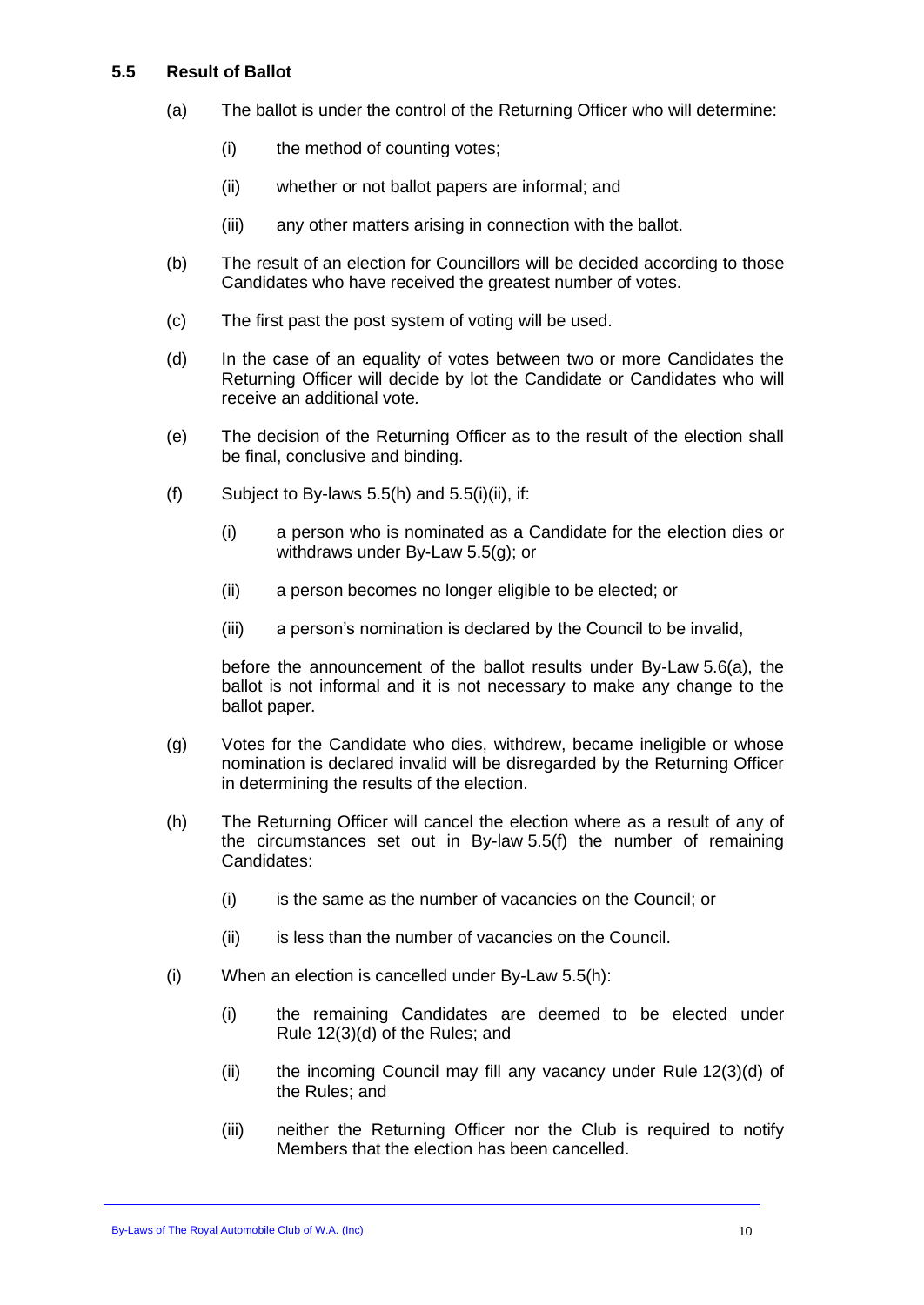#### <span id="page-11-4"></span><span id="page-11-0"></span>**5.6 Declaration of Ballot**

- (a) At the Annual General Meeting the Returning Officer:
	- (i) will announce the names of the persons who have been elected;
	- (ii) will announce the number of votes received by all of the Candidates.
- (b) Prior to the announcement under By-Law [5.6\(a\)](#page-11-4) and subject to the prior approval of the President, the Returning Officer may within 24 hours before the Annual General Meeting advise the Council and the Candidates of the election results.
- (c) If the Returning Officer advises the Council and the Candidates of the outcome of the election before the Annual General Meeting, the Returning Officer will use best endeavours to ensure that the Council and the Candidates are given the advice at approximately the same time.
- (d) The Councillors must keep the election results confidential until the election results are announced at the Annual General Meeting.
- (e) Before the Returning Officer may give a Candidate the election results, the Candidate must give the Returning Officer, a written undertaking, in a form and on terms acceptable to the Returning Officer, that the election results will be kept confidential until they are announced at the Annual General Meeting.
- (f) The election will not be invalidated by:
	- (i) the Returning Officer deciding not to notify or failing to notify; or
	- (ii) the non-receipt of advice by,

the President, the Council or the Candidates, of the election results.

#### <span id="page-11-5"></span><span id="page-11-1"></span>**5.7 Destruction of Ballot Papers**

- (a) After the completion of a ballot, the Returning Officer will keep all ballot papers sealed in secure packets for one month.
- (b) After the one month period referred to in By-Law [5.7\(a\),](#page-11-5) the Returning Officer will have the ballot papers destroyed.

#### <span id="page-11-3"></span><span id="page-11-2"></span>**6. Council Meetings**

#### **6.1 Voting at Council Meetings**

- (a) Subject to By-Law [6.1\(b\),](#page-12-2) only those Councillors:
	- (i) personally present at a Council meeting or a meeting of a committee of the Council; or
	- (ii) using any technology consented to by a majority of the Councillors,

will be entitled to vote.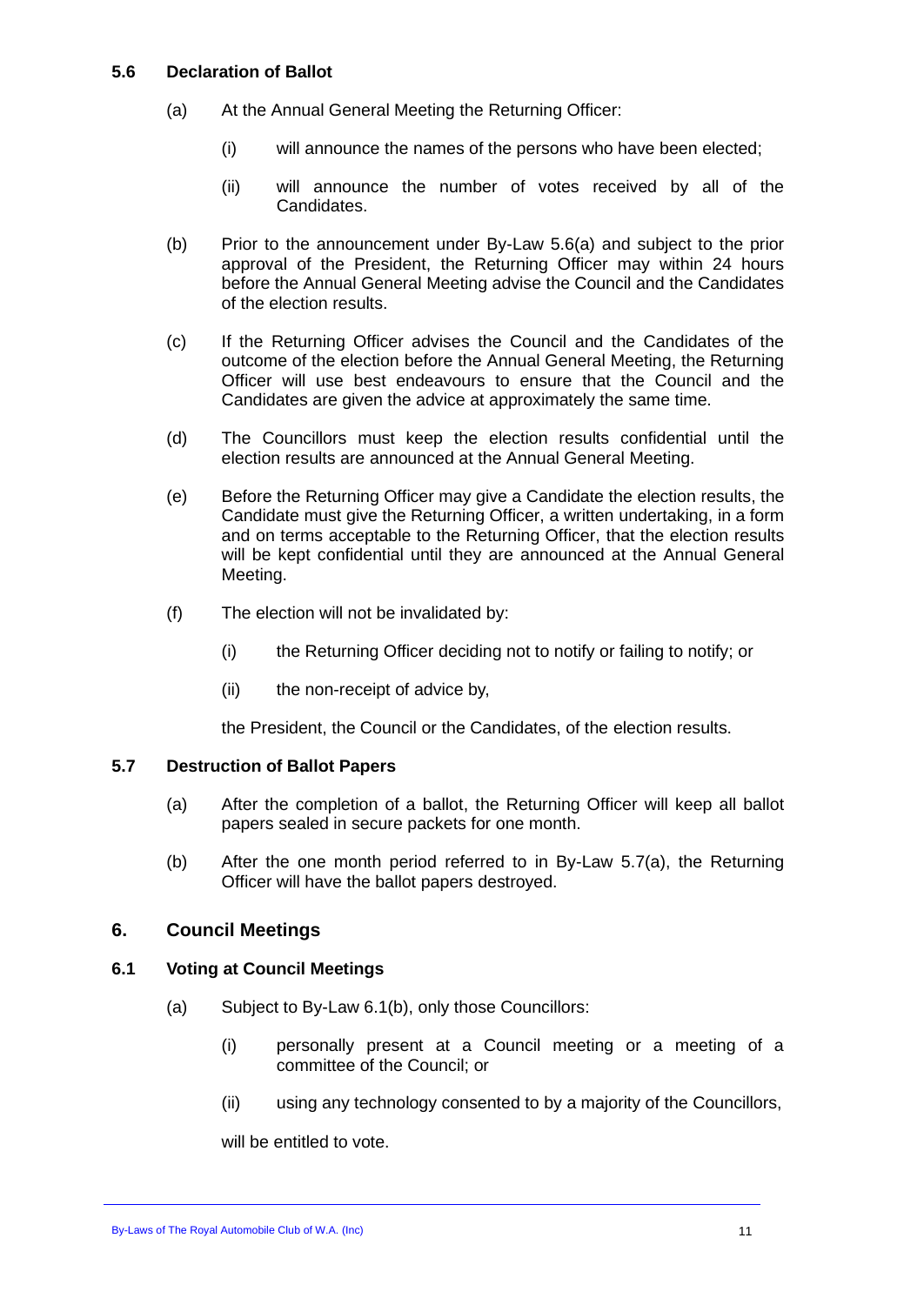- <span id="page-12-2"></span>(b) Councillors will be entitled to vote either personally (including by using any technology consented to by a majority of the Councillors) or by proxy at any Council meeting in respect of a proposal before Council regarding:
	- (i) the election of a Member to fill a casual vacancy under Rule 14.1;
	- (ii) the appointment of a director to the Board of any subsidiary company of the Club;
	- (iii) the appointment of a Councillor to a Committee;
	- (iv) the removal of a Councillor from the position of President or President Elect under Rule 13; and
	- (v) the election of Councillors to the positions of President, Senior Vice President and Vice President of the Club.
- (c) All proxy forms will be with the Chief Executive 48 hours prior to the commencement of the meeting at which the election or appointment is to take place.
- (d) An instrument appointing a proxy will be in the form set out in [Schedule 2](#page-23-0) or in any form which the Council may prescribe from time to time.

#### <span id="page-12-0"></span>**6.2 Notice of Motion**

- (a) The Chairman will decide whether a motion is to be accepted at a Council Meeting without notice.
- (b) Where any notice of motion is required to be given under this By-Law the notice must be dated and given by the intending mover to the Chief Executive at least fourteen days before the date of the Council Meeting at which the motion is to be considered.
- (c) A motion will not be proceeded with in the absence of the Councillor who gave notice of the motion.

#### <span id="page-12-1"></span>**6.3 Leave of Absence – Electoral leave of absence**

- (a) If a Councillor publicly announces that they intend to nominate as, or are publicly endorsed by a political party as a nominee to be, a candidate for election as a member of an Australian state, territory or federal parliament, the Councillor must:
	- (i) inform the President and Chief Executive immediately; and
	- (ii) seek a leave of absence in writing to take effect immediately.
- (b) Upon receipt of the written notification under By-Law 6.3(a), a leave of absence will be granted immediately by Council and confirmed at the next Council meeting, and will continue until the earlier of (and inclusive of) the date:
	- (i) the declaration of the results of the election are made public; or
	- $(ii)$  on which the  $3<sup>rd</sup>$  meeting of Council is held after the date of the written notification under By-Law 6.3(a).
- (c) If a Councillor is elected as a member of: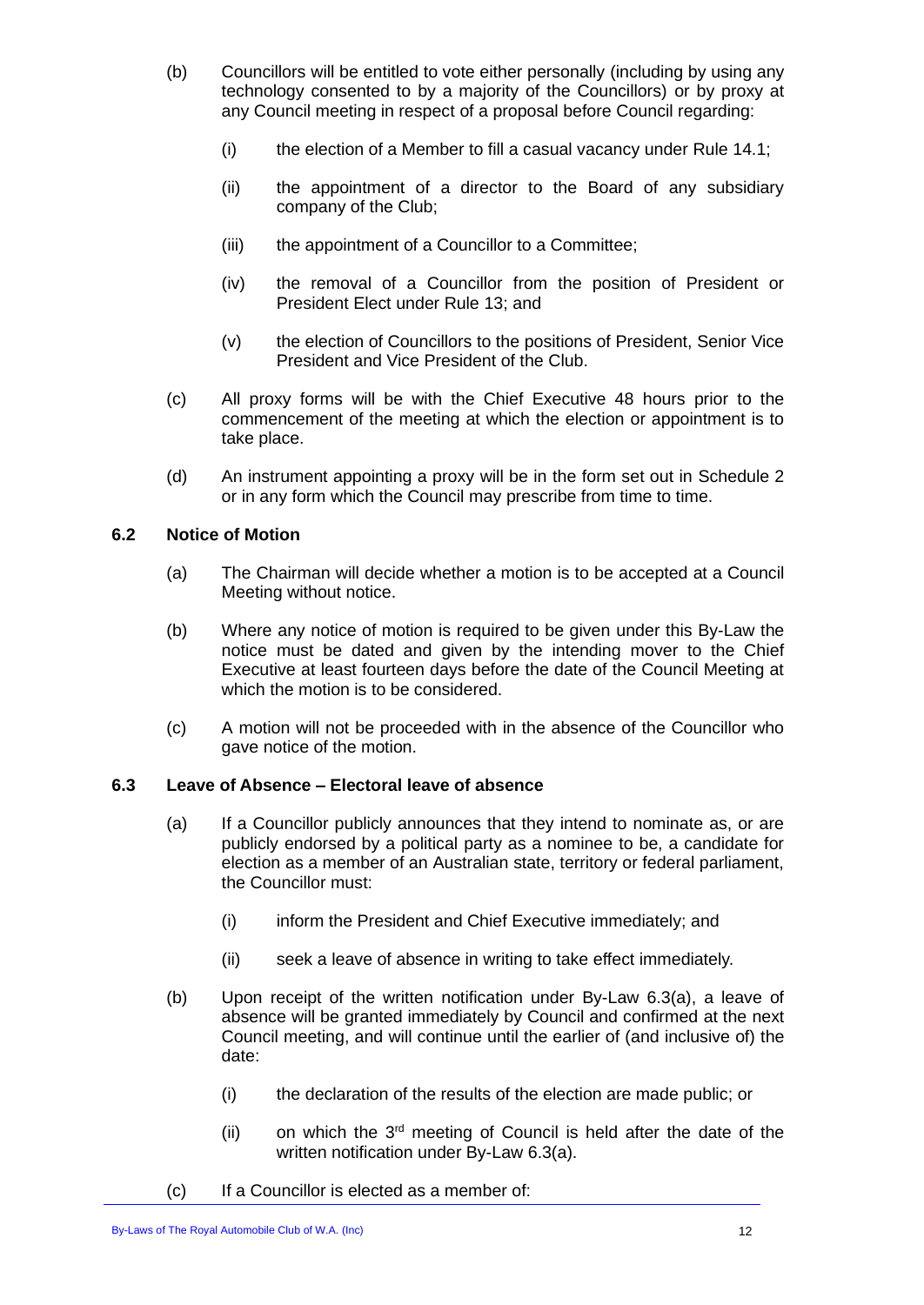- (i) an Australian state, territory or federal parliament; or
- (ii) a governing body of a local government in an Australian state or territory,

the Councillor is not eligible to be a Councillor and the Councillor must resign from Council.

- (d) During a leave of absence:
	- (i) the Councillor will not have access to Council papers or communications related to Council matters; and
	- (ii) the Councillor will not be entitled to attend Council meetings or any sub-committee meetings.
- (e) A Councillor may seek only one period of absence under By-Law 6.3 during their term on Council.

#### <span id="page-13-0"></span>**7. Exercise of Power of Attorney**

If an attorney appointed by the Club executes an instrument (including a deed), the attorney must as soon as reasonably practicable notify the Chief Executive in writing of the details of the instrument executed.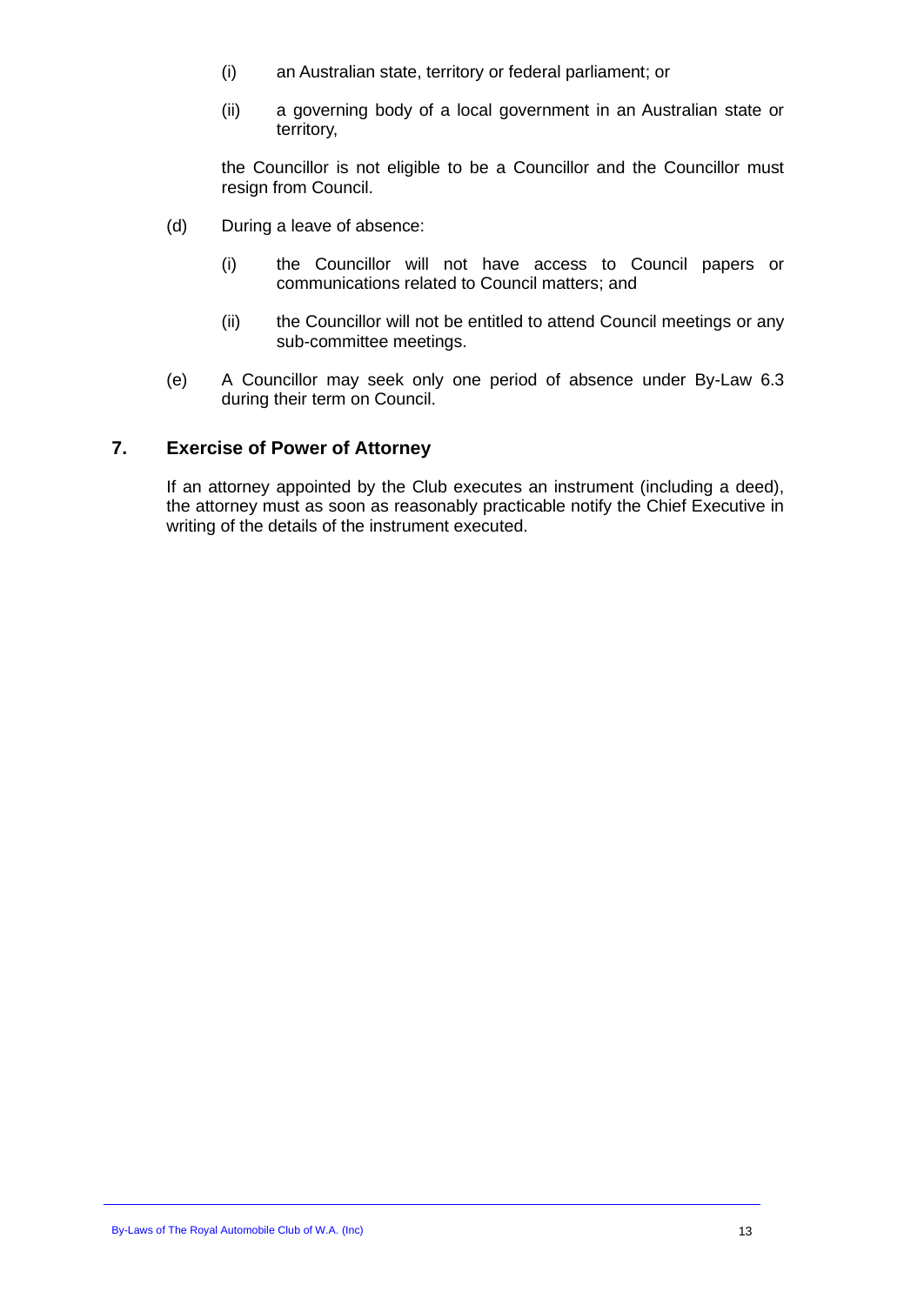# Schedule 1

### <span id="page-14-0"></span>**NOMINATION FORM**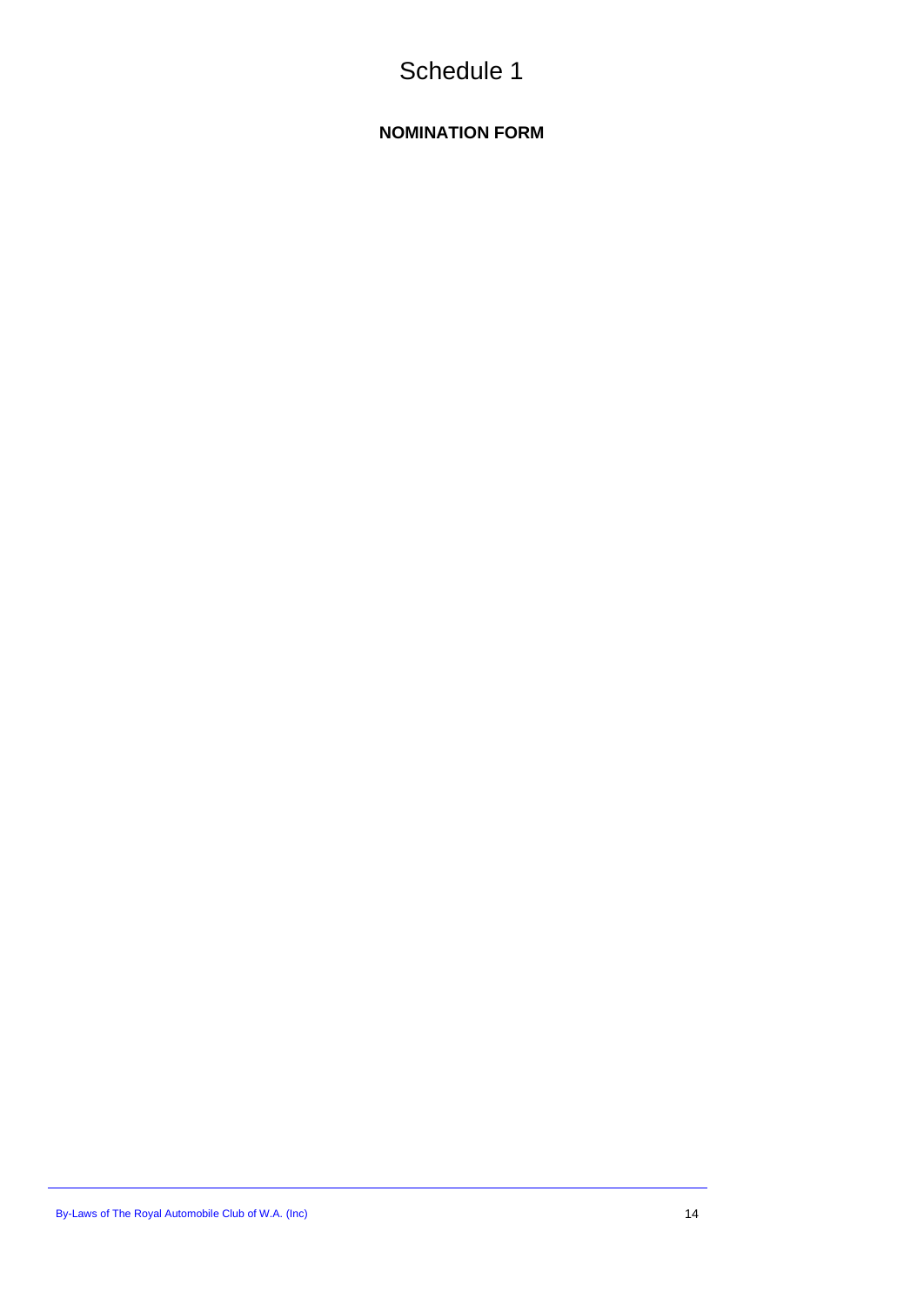#### **PART A NOMINATION FORM**

Group Chief Executive The Royal Automobile Club of W.A. (Incorporated) GPO Box C140 PERTH WA 6839

Dear Sir

We, the undersigned, being Voting Members of The Royal Automobile Club of W.A. (Incorporated) (**Club**), nominate

**\_\_\_\_\_\_\_\_\_\_\_\_\_\_\_\_\_\_\_\_\_\_\_\_\_\_\_\_\_\_\_\_\_\_\_\_\_** of **\_\_\_\_\_\_\_\_\_\_\_\_\_\_\_\_\_\_\_\_\_\_\_\_\_\_\_\_\_\_\_\_\_\_\_\_\_\_\_\_\_\_**

being a Voting Member of the Club and having been entitled to vote at Annual General Meetings of the Club for the 5 years preceding the date of this Nomination Form, for election as a member of the Council of The Royal Automobile Club of W.A. (Incorporated), under the Rules and the By-Laws of the Club.

#### **Nominators**: (**Please complete details in block capitals**)

|  | <b>Membership No.</b> 2008 2009 2010 Signature 2008. 2009 2010 Membership No. 2008. 2009 2010 2010 2010 2010 2010 20 |
|--|----------------------------------------------------------------------------------------------------------------------|
|  |                                                                                                                      |
|  |                                                                                                                      |
|  |                                                                                                                      |
|  |                                                                                                                      |
|  |                                                                                                                      |
|  |                                                                                                                      |
|  |                                                                                                                      |
|  |                                                                                                                      |
|  |                                                                                                                      |
|  |                                                                                                                      |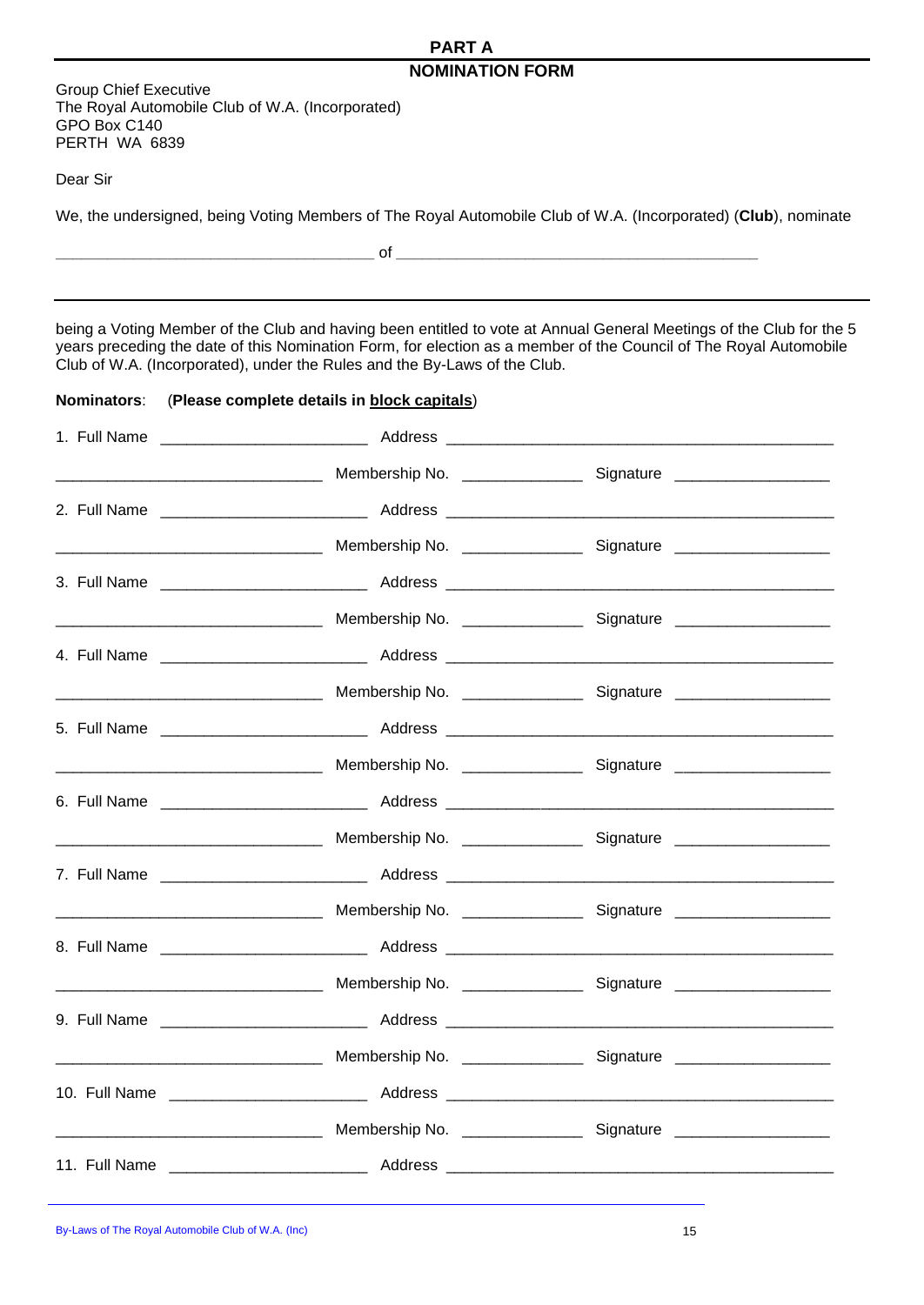| the control of the control of the control of |  |
|----------------------------------------------|--|
|                                              |  |
|                                              |  |
|                                              |  |
|                                              |  |
|                                              |  |
|                                              |  |
|                                              |  |
|                                              |  |
|                                              |  |
|                                              |  |
|                                              |  |
|                                              |  |
|                                              |  |
|                                              |  |
|                                              |  |
|                                              |  |
|                                              |  |
|                                              |  |
|                                              |  |
|                                              |  |
|                                              |  |
|                                              |  |
|                                              |  |
|                                              |  |
|                                              |  |
|                                              |  |
|                                              |  |
|                                              |  |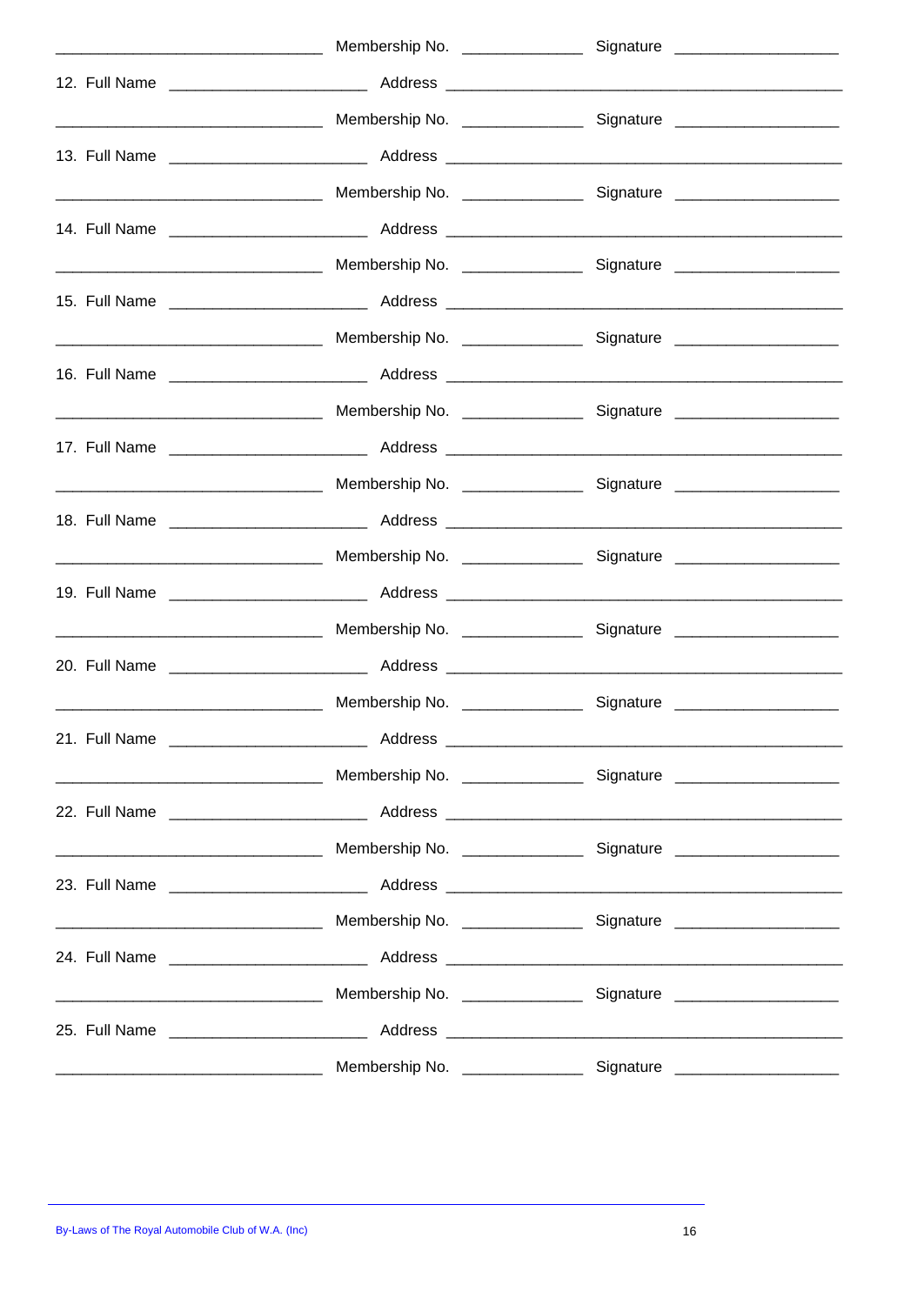|  | <b>Membership No.</b> 2008 2009 2010 Signature 2008 2009 2010 2021 2030 Membership No. 2008 2009 2010 2010 2010 2010 |
|--|----------------------------------------------------------------------------------------------------------------------|
|  |                                                                                                                      |
|  |                                                                                                                      |
|  |                                                                                                                      |
|  |                                                                                                                      |
|  |                                                                                                                      |
|  |                                                                                                                      |
|  |                                                                                                                      |
|  |                                                                                                                      |
|  |                                                                                                                      |
|  |                                                                                                                      |
|  |                                                                                                                      |
|  |                                                                                                                      |
|  |                                                                                                                      |
|  |                                                                                                                      |
|  |                                                                                                                      |
|  |                                                                                                                      |
|  |                                                                                                                      |
|  |                                                                                                                      |
|  |                                                                                                                      |
|  |                                                                                                                      |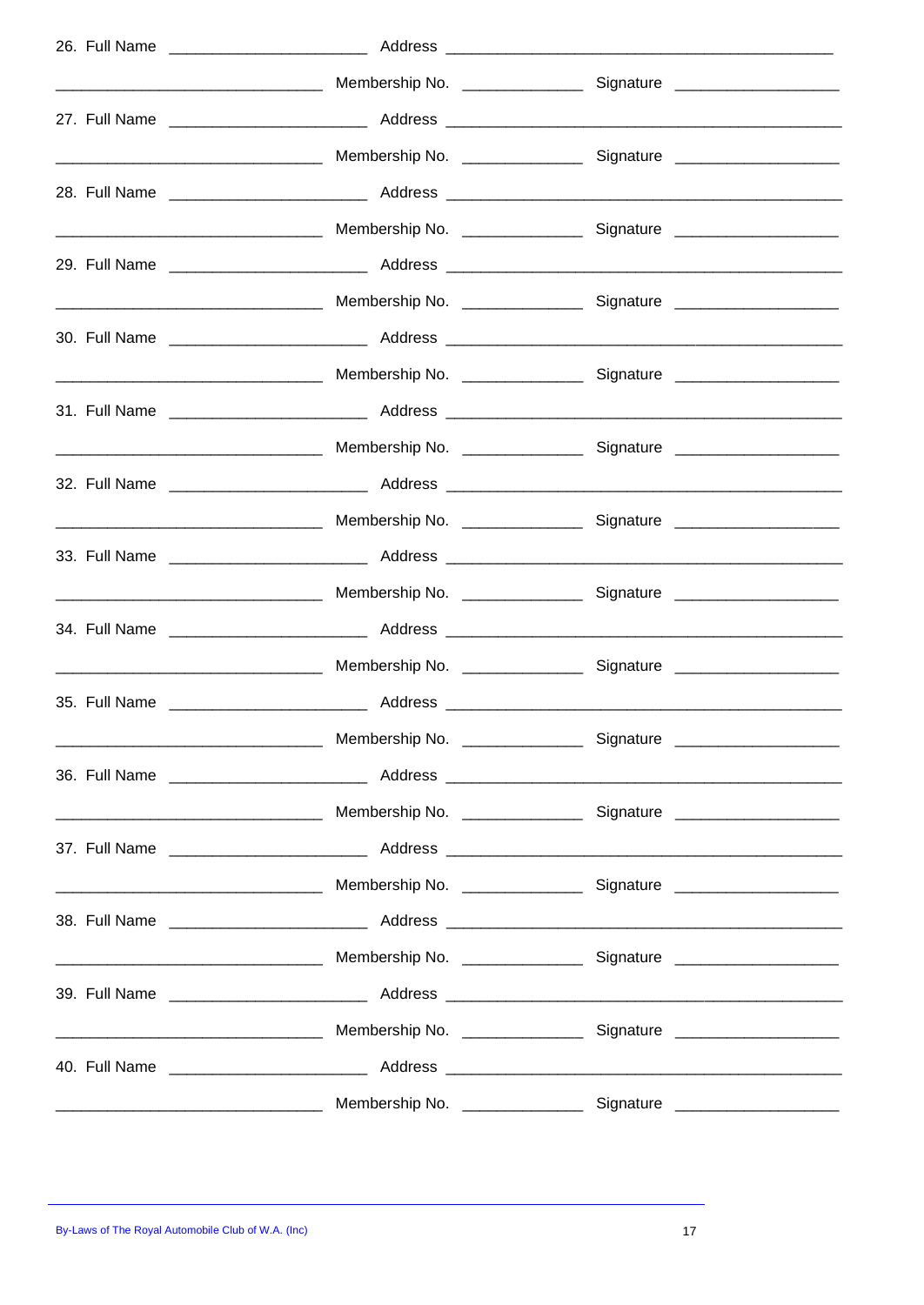#### **PART B**

#### PERSONAL PARTICULARS OF CANDIDATE FOR ELECTION TO COUNCIL OF THE ROYAL AUTOMOBILE CLUB OF W.A. (INCORPORATED) (Items marked \* may be completed at the option of the Candidate)

|               |                                                                             | <b>GIVEN NAMES:__</b> |  |  |  |
|---------------|-----------------------------------------------------------------------------|-----------------------|--|--|--|
|               | (In full block letters)                                                     |                       |  |  |  |
|               |                                                                             |                       |  |  |  |
|               |                                                                             |                       |  |  |  |
|               |                                                                             |                       |  |  |  |
|               |                                                                             |                       |  |  |  |
|               |                                                                             |                       |  |  |  |
|               |                                                                             |                       |  |  |  |
| Position held |                                                                             |                       |  |  |  |
| Position held |                                                                             |                       |  |  |  |
| Position      | From                                                                        | To                    |  |  |  |
|               |                                                                             |                       |  |  |  |
|               |                                                                             |                       |  |  |  |
|               | Primary Occupation or Profession (for inclusion in the election materials): |                       |  |  |  |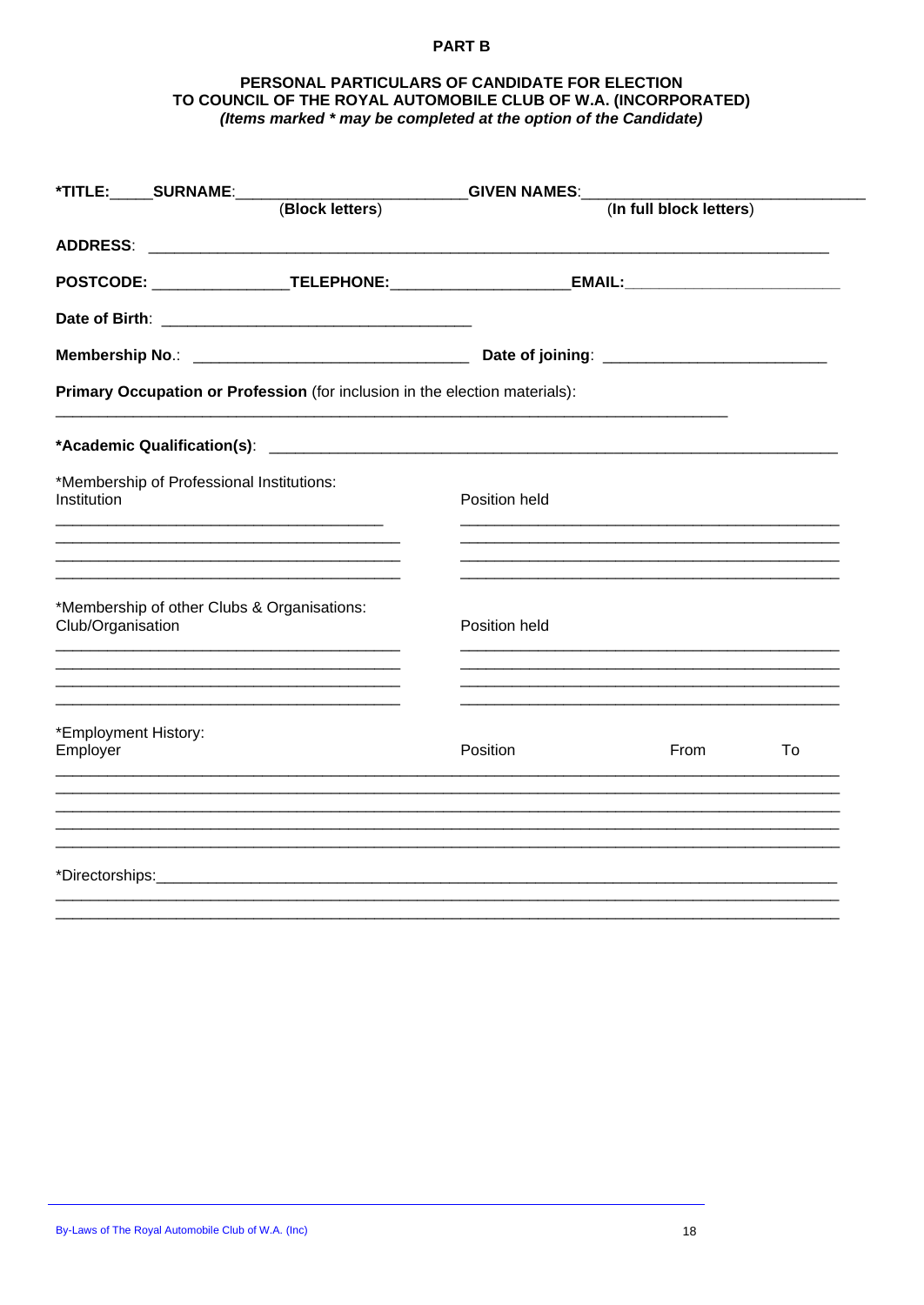#### **PART C**

In no more than 150 words, please provide a brief personal statement of why you wish to become a member of the RAC Council and what you consider you are able to contribute to the Council. (The statement must be legible, in the English language and written in the first person).

Note: Subject to By-law 5.1(h), this statement will be published verbatim in "horizons" or the Club's election material unless the Returning Officer decides otherwise.

I acknowledge that all or part of the information contained in this Nomination Form will be distributed to Members of the RAC with the election ballot paper.

I elect/do not elect (delete which is non-applicable) to include a photograph in the election materials. (If photograph is to be included, it must be submitted electronically to CouncilElections@rac.com.au).

| Signature of Nominee: | Witness: |  |
|-----------------------|----------|--|
| Date:                 | Date:    |  |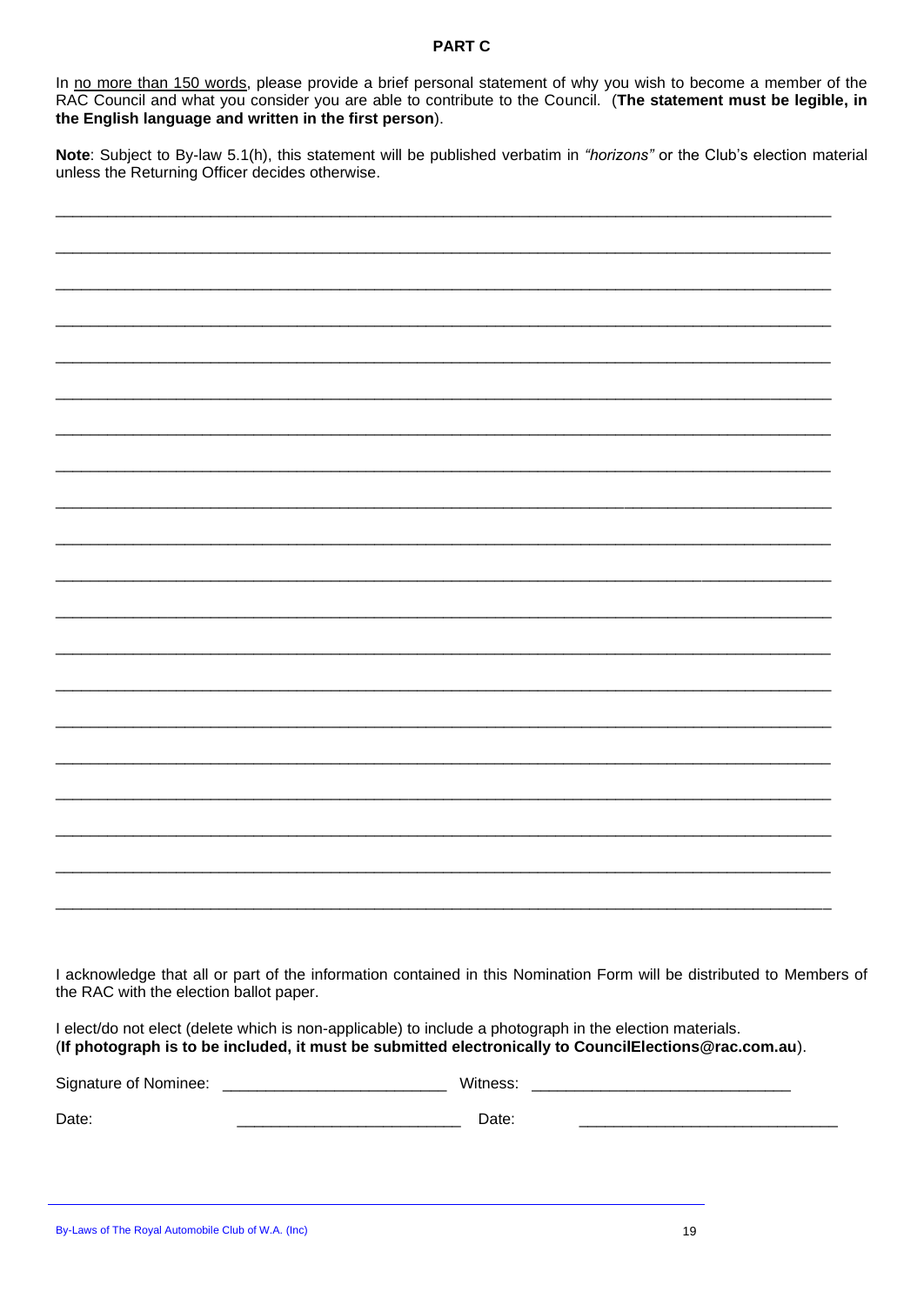#### **PART D**

# **STATUTORY DECLARATION**

I, ....................................................................................................................................... ..........................................................................................................................................

(name, address and occupation of person making declaration)

#### sincerely declare as follows:

- 1. The contents of my nomination form are true and correct, including the details provided in the personal statement.
- 2. The photograph I have submitted with this nomination form is a photograph of me and is not more than 6 months old.
- 3. I am eligible to be a member of a management committee under the *Associations Incorporation Act 2015\** (the "Act").
- 4. If I cease to be eligible to be a member of a management committee under the Act prior to the announcement of the election at the Annual General Meeting or while I am a member of Council, I shall inform the Council in writing immediately and I acknowledge the consequences under the Rules should any of these circumstances occur.

#### *\* Extract from the Act:*

#### *"39. Persons who are not to be members of management committee*

- *(1) Subject to section 40, this section applies to the following persons —*
	- *(a) a person who is, according to the Interpretation Act 1984 section 13D, a bankrupt or person whose affairs are under insolvency laws;*

*(b) a person who has been convicted, within or outside the State, of —*

- *(i) an indictable offence in relation to the promotion, formation or management of a body corporate; or*
- *(ii) an offence involving fraud or dishonesty punishable by imprisonment for a period of not less than 3 months; or*
- *(iii) an offence under Division 3 or section 127.*
- *(2) A person to whom this section applies must not, without leave of the Commissioner, accept an appointment or act as a member of a management committee of an incorporated association.*

#### *40. Limitation of period for which section 39 applies to certain persons*

*Section 39 applies to a person referred to in subsection (1)(b) of that section, in relation to the person's conviction of an offence, only for the period of 5 years —*

*(a) from the time of the person's conviction; or*

*(b) if the conviction results in a term of imprisonment, from the time of the person's release from custody."*

This declaration is true and I know that it is an offence to make a declaration knowing that it is false in a material particular.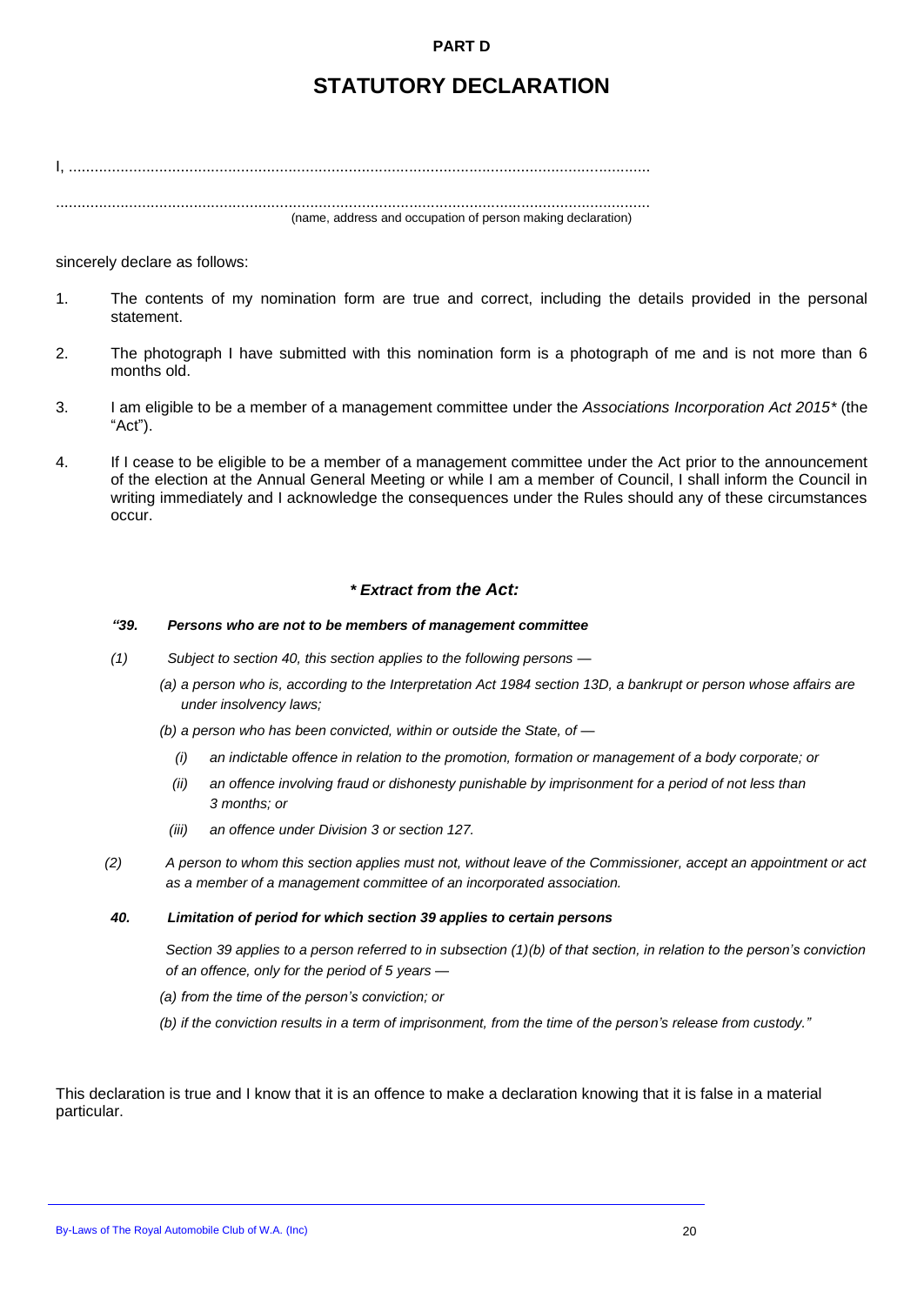This declaration is made under the *Oaths, Affidavits and Statutory Declarations Act 2005*

at..................................................................... (place)

........................................................................ (date)

in the presence of - by............................................... (Signature of person making the declaration)

........................................................................ (Signature of authorised witness)

........................................................................

........................................................................ (Name of authorised witness and qualification as such a witness)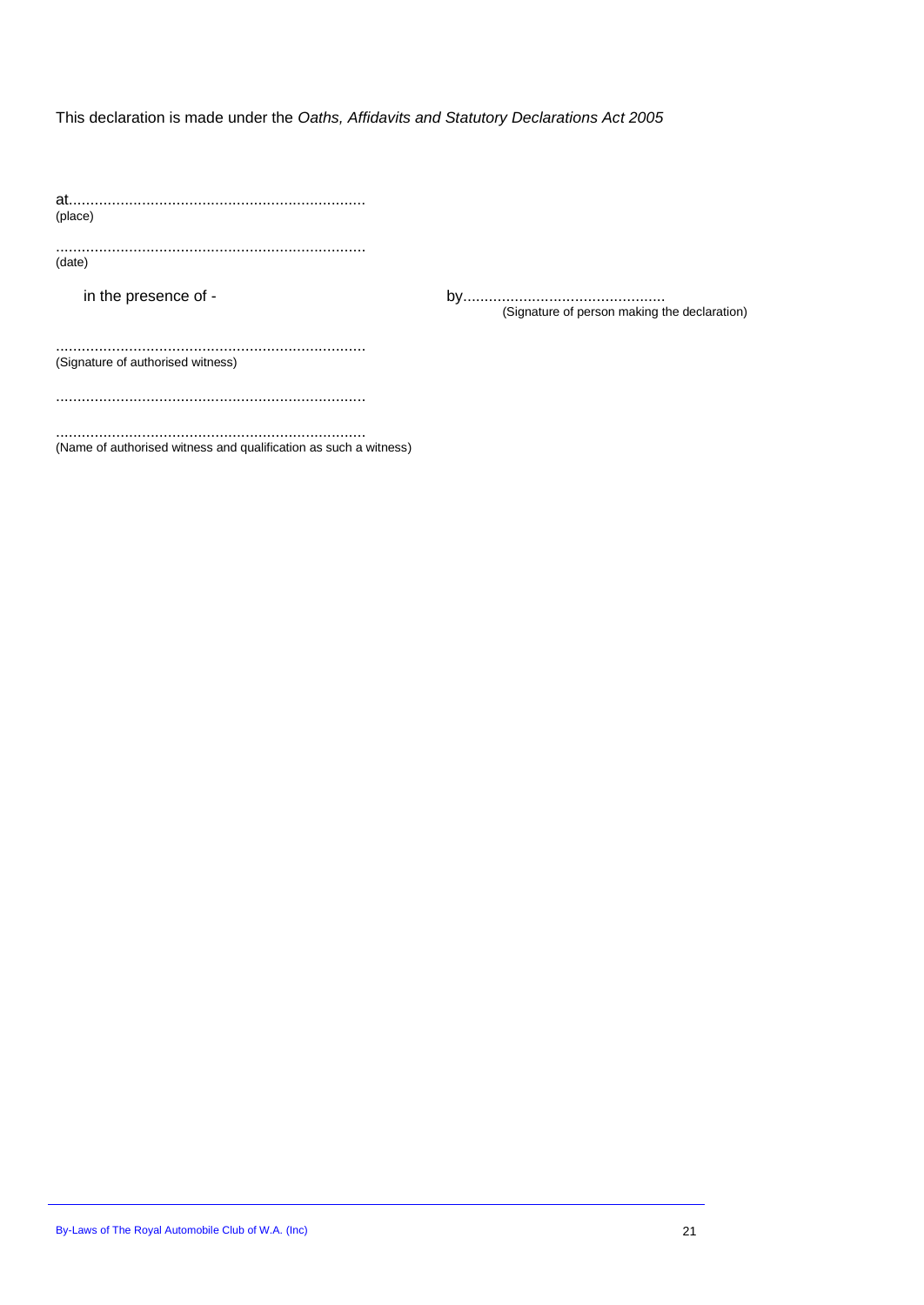#### **NOTES FOR NOMINATION FORM:**

- (i) This nomination form is required to be lodged with the Chief Executive NO LATER THAN TWELVE NOON ON THE **last business day of July**, being the date nominated by Council under the Rules.
- (ii) In conformity with the Rules each Candidate for election, other than a retiring Councillor, shall be nominated by at least twenty-five Voting Members, who are Voting Members as at the date of lodgement of the nomination form.
- (iii) Each Candidate, other than a retiring Councillor, must complete parts A, B, C and D of the nomination form.
- (iv) A retiring Councillor who is a Candidate must only complete parts C and D of the nomination form.
- (v) Subject to the Rules only Voting Members are entitled to hold office or vote.
- (vi) Candidates must submit a brief statement with their nomination form of why they wish to become a member of the RAC Council, or be re-elected to the RAC Council, and what they consider they are able to contribute to the Council. The statement must not exceed in total one hundred and fifty words **(150)** and may include the candidate's history and background. Subject to By-Law [5.1\(h\),](#page-8-4) this statement will be published verbatim in the official journal or election material of the Club.
- (vii) A candidate may submit a photograph which must be:
	- Digital and submitted electronically;
	- Not more than 6 months old;
	- Taken in front of a plain background:
	- A full front view of the candidate's head or head and shoulders;
	- With eyes open and clearly visible; and
	- Obtained by the candidate at his or her own cost,

for inclusion in the Council election materials distributed to members. The photograph should be submitted no later than noon on the last business day of July, and sent to CouncilElections@rac.com.au.

- (viii) Full name means all Christian or given names in addition to the surname.
- (ix) All particulars required of the Nominee and the Nominators must be provided in legible English language in block capitals wherever specified.
- (x) Failure to comply with any of the above conditions may at the discretion of the Returning Officer render the nomination invalid.